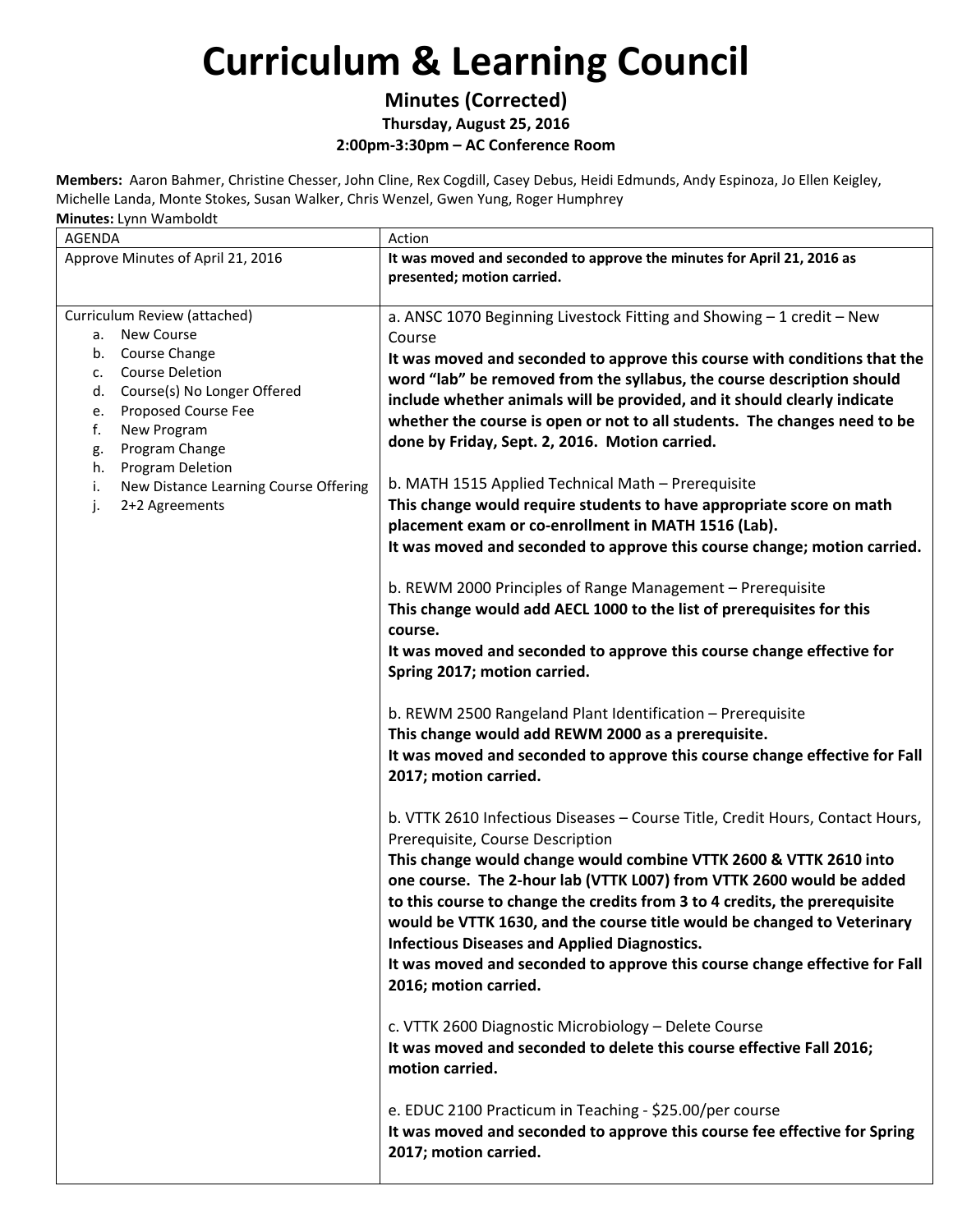|                                              | e. VTTK 2610 Infectious Diseases - \$75.00/per course<br>This course fee was attached to VTTK 2600 which was combined with VTTK<br>2610.                                                                                                                                                                                                                                                                                                                                                                                                                                                                                                           |
|----------------------------------------------|----------------------------------------------------------------------------------------------------------------------------------------------------------------------------------------------------------------------------------------------------------------------------------------------------------------------------------------------------------------------------------------------------------------------------------------------------------------------------------------------------------------------------------------------------------------------------------------------------------------------------------------------------|
|                                              | It was moved and seconded to transfer this course fee from VTTK 2600 to<br>this course effective Fall 2016; motion carried with one opposed.                                                                                                                                                                                                                                                                                                                                                                                                                                                                                                       |
|                                              | e. ANSC 1620 - \$150/per course                                                                                                                                                                                                                                                                                                                                                                                                                                                                                                                                                                                                                    |
|                                              | It was moved and seconded to approve this request with these changes,<br>add ANSC 1610 course to the proposal, change proposed course fee<br>amount to \$80 for each course, and make the effective date Spring 2017;<br>motion carried.                                                                                                                                                                                                                                                                                                                                                                                                           |
|                                              | The approved course fee applications will be forwarded to the President's<br>Cabinet for further approval. It was recommended to review of course<br>fees annually with recommended changes to be concluded by October 31<br>or November 1. This would give enough time to get approvals done before<br>the next catalog deadline which is usually in December of each year.                                                                                                                                                                                                                                                                       |
|                                              | g. Child Development Certificate - Program Description, Course Rotation<br>This change was removed from the agenda.                                                                                                                                                                                                                                                                                                                                                                                                                                                                                                                                |
|                                              | g. Elementary Education (Online) - Program Description, Remove online<br>program from catalog                                                                                                                                                                                                                                                                                                                                                                                                                                                                                                                                                      |
|                                              | It was moved and seconded to approve removal of the online program<br>from the catalog on page 94 but keep it in the list of programs at the<br>beginning of the program section of the catalog; motion carried.                                                                                                                                                                                                                                                                                                                                                                                                                                   |
|                                              | g. Veterinary Technology A.A.S. - Credit Hours, Add VTTK 2610 to Lab<br>Science Category, Remove VTTK 2600 Diagnostic Microbiology from Lab<br><b>Science Category</b><br>It was moved and seconded to approve this program change effective for<br>Fall 2016; motion carried.                                                                                                                                                                                                                                                                                                                                                                     |
|                                              |                                                                                                                                                                                                                                                                                                                                                                                                                                                                                                                                                                                                                                                    |
|                                              | j. Nursing ADN 2+2 Plan & MOU                                                                                                                                                                                                                                                                                                                                                                                                                                                                                                                                                                                                                      |
|                                              | The 2+2 plan was tabled until corrections are made. It was recommended<br>to remove the asterisks from the prerequisite courses that can be taken at<br>EWC and remove the wording "Additional Courses for BSN track at                                                                                                                                                                                                                                                                                                                                                                                                                            |
|                                              | University of Wyoming". The plan should look more like the other 2+2<br>plans that have already been approved such as the Zoology plan.                                                                                                                                                                                                                                                                                                                                                                                                                                                                                                            |
| Student Probation/Suspension/Expulsion - Rex | The Academic Standing portion of the Academic Procedures and<br>Regulations from the catalog was brought forward for review. The council<br>was asked to bring ideas to the September 22 CLC meeting. These will be<br>reviewed for approval by November or December to meet the catalog<br>deadline in December.                                                                                                                                                                                                                                                                                                                                  |
| Advisor Alerts - Rex                         | With the personnel move of Amy Smith from Student Services to the<br>Academic Services office, Rex asked who should be responsible for<br>collecting the Advisor Alerts and calling the students. It was suggested<br>that this topic should be taken to the Persistence & Completion committee<br>to be addressed by the advising subcommittee (Kate Steinbock & Kelly<br>Strampe). Discussion included the importance of processing, tracking, and<br>filing the alerts as informational data on the students. Discussion also<br>included the importance of the advisors contacting the students regarding<br>the alerts versus clerical staff. |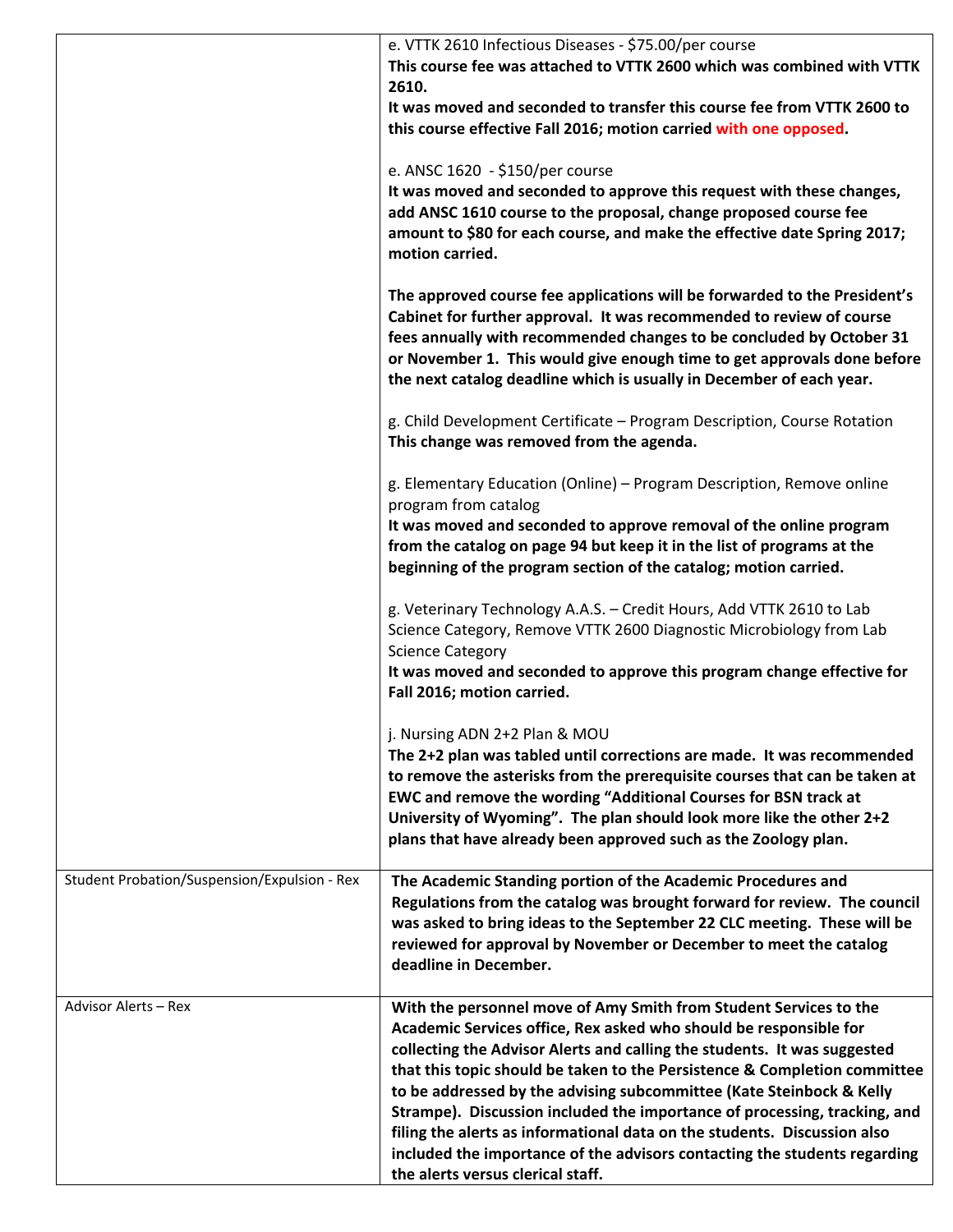| Set Pre-registration Days for Summer 2017<br>Suggestion - set all days in June or move one to<br>early August | It was suggested that the summer registration day that has previously been<br>scheduled in July be moved to early August as Testing Center personnel are<br>off contract during the month of July and it is difficult to find additional<br>personnel to cover the testing needs. A summer registration history dating<br>back to 2006 with student numbers was provided. The history showed no<br>August dates during this time frame. |
|---------------------------------------------------------------------------------------------------------------|-----------------------------------------------------------------------------------------------------------------------------------------------------------------------------------------------------------------------------------------------------------------------------------------------------------------------------------------------------------------------------------------------------------------------------------------|
| 2016-2017 Faculty Handbook Available                                                                          | The 2016-2017 Faculty Handbook with minor corrections should be<br>available on the website by the end of August.                                                                                                                                                                                                                                                                                                                       |
| Other:                                                                                                        | The meeting times and days were briefly discussed. The set times and days<br>will be difficult for several members to meet. It was suggested that a<br>Doodle poll be put out to members to find the best time and days.<br>Another suggestion was to split the scheduled meetings between the three<br>department heads so that only one would need to be present for meetings<br>and would need to miss class for every meeting.      |
| Next CLC Meeting - Thursday, Sept. 8, 2:00pm - 3:30pm, AC Conference Room                                     |                                                                                                                                                                                                                                                                                                                                                                                                                                         |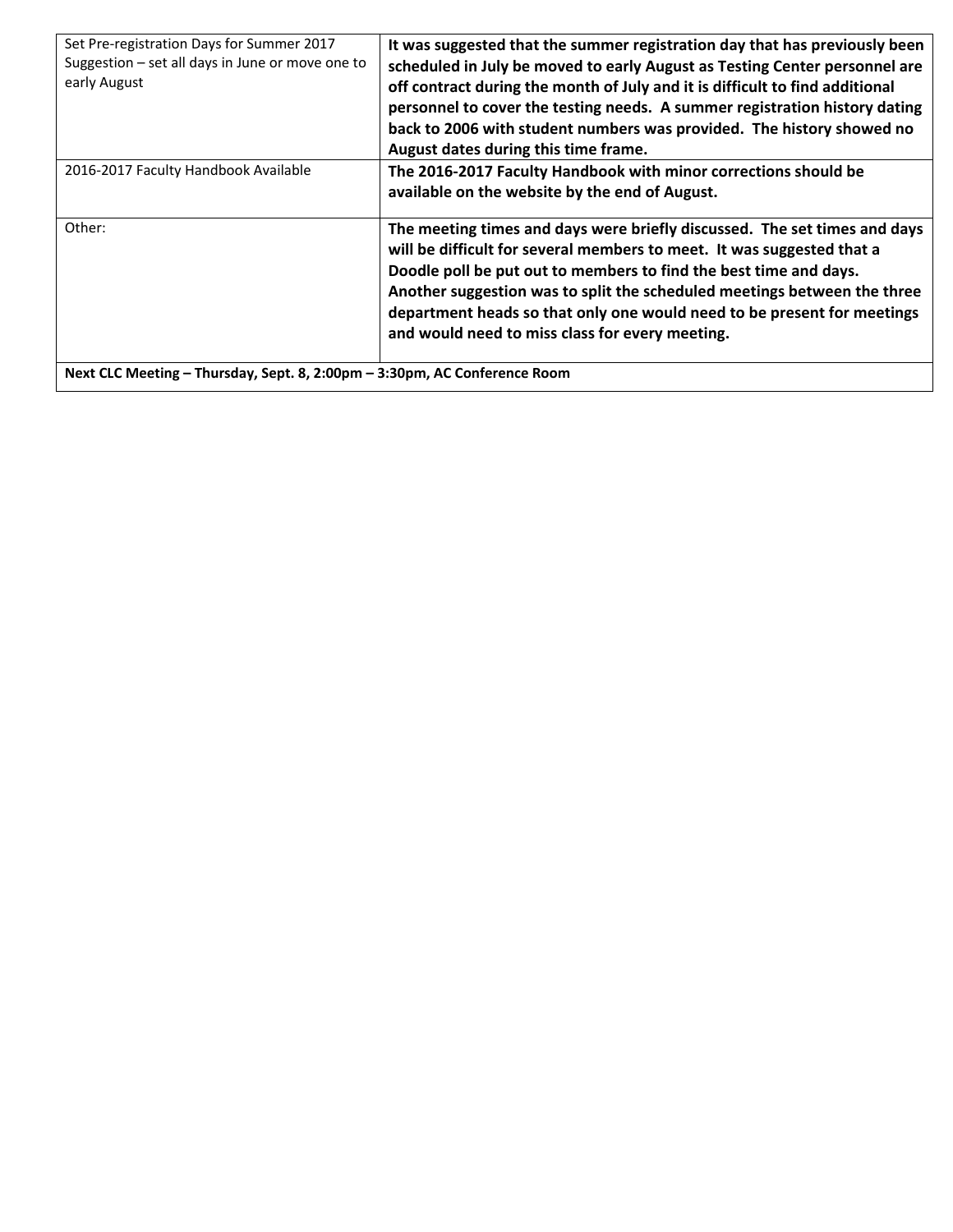#### **Minutes (Corrected) Thursday, Sept. 8, 2016**

**2:00pm‐3:30pm – AC Conference Room**

**Members:** Aaron Bahmer, Christine Chesser, John Cline, Rex Cogdill, Casey Debus, Heidi Edmunds, Andy Espinoza, Jo Ellen Keigley, Michelle Landa, Monte Stokes, Susan Walker, Chris Wenzel, Gwen Yung

**Minutes:** Lynn Wamboldt

| --- - ,                                                                                                                                                                                                                                                                                                                        |                                                                                                                                                                                                                                                                                                                                                                                                                                                                                                                                                                                                                                                                                                                                                                                                                                                                                                                       |
|--------------------------------------------------------------------------------------------------------------------------------------------------------------------------------------------------------------------------------------------------------------------------------------------------------------------------------|-----------------------------------------------------------------------------------------------------------------------------------------------------------------------------------------------------------------------------------------------------------------------------------------------------------------------------------------------------------------------------------------------------------------------------------------------------------------------------------------------------------------------------------------------------------------------------------------------------------------------------------------------------------------------------------------------------------------------------------------------------------------------------------------------------------------------------------------------------------------------------------------------------------------------|
| <b>AGENDA</b>                                                                                                                                                                                                                                                                                                                  | Action                                                                                                                                                                                                                                                                                                                                                                                                                                                                                                                                                                                                                                                                                                                                                                                                                                                                                                                |
| Approve Minutes of August 25, 2016                                                                                                                                                                                                                                                                                             | It was moved and seconded to approve the minutes for August 25, 2016 with the<br>correction of adding "with one opposed" to the motion to approve transfer of the<br>course fee from VTTK 2600 to VTTK 2610 effective Fall 2016.                                                                                                                                                                                                                                                                                                                                                                                                                                                                                                                                                                                                                                                                                      |
| Curriculum Review (attached)<br><b>New Course</b><br>а.<br>Course Change<br>b.<br><b>Course Deletion</b><br>c.<br>Course(s) No Longer Offered<br>d.<br>Proposed Course Fee<br>e.<br>New Program<br>f.<br>Program Change<br>g.<br>Program Deletion<br>h.<br>New Distance Learning Course Offering<br>i.<br>2+2 Agreements<br>j. | g. Farm/Ranch Management, A.A.S. - Add ANSC 1070 to the approved<br>elective lists on pg. 78 & 80<br>It was moved and seconded to approve adding ANSC 1070 to the approved<br>elective list on catalog pages 78 & 80 and to add the "This course is open to<br>all EWC students and is an animal science elective for Farm and Ranch<br>majors or Agribusiness and Sciences majors." to the Course Description;<br>motion carried.<br>g. Accounting, A.S. - Change CO/M 2010 Public Speaking to CO/M 2010 or<br><b>ENGL 2020</b><br>g. Business Administration, A.S. - Change CO/M 2010 Public Speaking to<br>CO/M 2010 or ENGL 2020<br>It was moved and seconded to approve the change of CO/M 2010 Public<br>Speaking to CO/M 2010 or ENGL 2020 as the COM2 requirement for both<br>Accounting, A.S. and Business Administration, A.S. effective for Fall 2017;<br>motion carried.<br>j. Nursing ADN 2+2 Plan & MOU |
|                                                                                                                                                                                                                                                                                                                                | It was moved and seconded to approve the revised Nursing ADN 2+2 plan<br>with minor corrections (correct course name for CHEM 1000, remove one<br>"M" from CO/M 2010, and correct UW course "PHYC" or "PHCY"); motion<br>carried.<br>The 2+2 Plan and signed MOU will be sent to UW for signatures.                                                                                                                                                                                                                                                                                                                                                                                                                                                                                                                                                                                                                   |
| Student Probation/Suspension/Expulsion -<br>Ideas?                                                                                                                                                                                                                                                                             | Changes for the Student/Probation/Suspension/Expulsion procedures were<br>started last year with students who were on probation or suspension were to<br>meet with Julie Sherbeyn for retention efforts. This step did not work as expected<br>so Rex was asking for suggestions. A suggestion was to have faculty write a<br>support letter for students seeking reinstatement. Rex will draft something and<br>bring it to the next meeting.<br>Students changing majors also needs to be addressed so students do not have to<br>repeat courses. The use of Amnesty was also discussed and needs to be utilized<br>more. The Amnesty procedure could be included with Rex's letter to<br>students/faculty and also included in new advising training sessions.                                                                                                                                                     |
| Distance Learning Committee Report - Aaron                                                                                                                                                                                                                                                                                     | Aaron asked this committee to recommend memberships for the Distance<br>Learning Committee since it is a subcommittee of CLC, and since most of the<br>membership is based on divisions including the Division Chair and a faculty<br>member from each division. It was recommended to replace Dr. Landa with Roger<br>Humphrey and the Division Chair memberships with division representatives.<br>After more discussion it was recommended to have six faculty representatives<br>(open to faculty at large) and representatives from the academic areas including<br>the Library, the Center for Tutoring & Learning, the Center for Testing & Career<br>Services, and a representative from Student Services.                                                                                                                                                                                                    |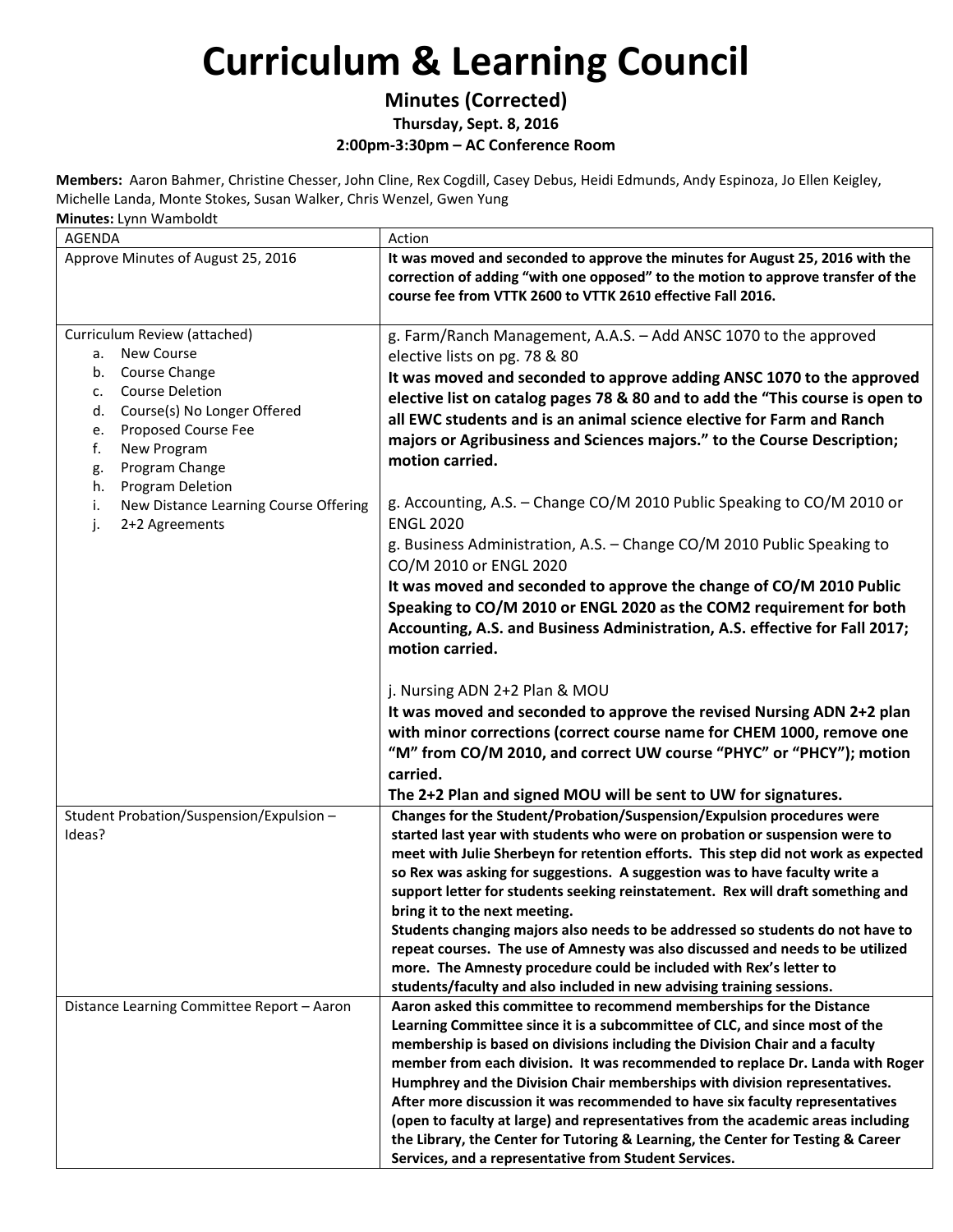|                                                                            | It was also recommended to add Distance Learning and Outcomes Assessment<br>reports as standing agenda items. |
|----------------------------------------------------------------------------|---------------------------------------------------------------------------------------------------------------|
| Other:                                                                     | There being no further items for discussion, the meeting was adjourned.                                       |
| Next CLC Meeting - Thursday, Sept. 22, 2:00pm - 3:30pm, AC Conference Room |                                                                                                               |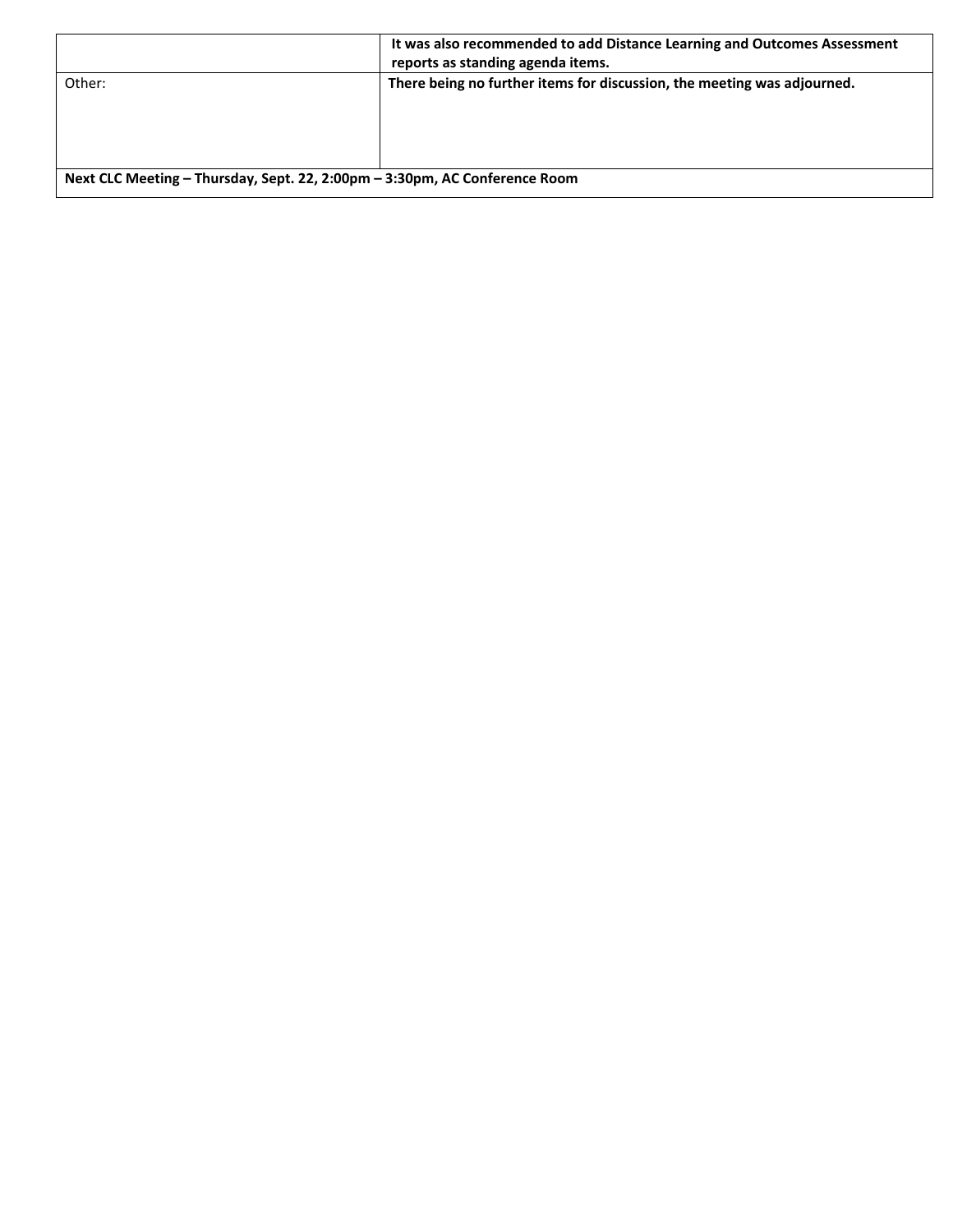#### **Minutes Thursday, October 6, 2016 2:00pm‐3:30pm – AC Conference Room**

| AGENDA                                                                                                                                                                                                                                                                                                                                     | Action                                                                                                                                                                                                                                                                                                                                                                                                                                                                                                                                                                                                                                                       |  |
|--------------------------------------------------------------------------------------------------------------------------------------------------------------------------------------------------------------------------------------------------------------------------------------------------------------------------------------------|--------------------------------------------------------------------------------------------------------------------------------------------------------------------------------------------------------------------------------------------------------------------------------------------------------------------------------------------------------------------------------------------------------------------------------------------------------------------------------------------------------------------------------------------------------------------------------------------------------------------------------------------------------------|--|
| Approve Minutes of Sept. 8, 2016                                                                                                                                                                                                                                                                                                           | It was moved and seconded to approve the minutes of Sept. 8, 2016 with<br>corrections (change 2020 Public Speaking to 2010 Public Speaking); motion carried.                                                                                                                                                                                                                                                                                                                                                                                                                                                                                                 |  |
| Curriculum Review (attached)<br><b>New Course</b><br>a.<br>Course Change<br>b.<br><b>Course Deletion</b><br>$\mathsf{C}$ .<br>Course(s) No Longer Offered<br>d.<br>Proposed Course Fee<br>е.<br>New Program<br>f.<br>Program Change<br>g.<br>Program Deletion<br>h.<br>New Distance Learning Course Offering<br>i.<br>2+2 Agreements<br>j. | a. MGT 2100 - Principles of Management, 3 cr. - Effective ?<br>It was moved and seconded to approve this course effective for Fall 2017;<br>motion carried. The motion was later rescinded and a new motion was<br>made and seconded to approve this course EFFECTIVE FOR SPRING 2017;<br>motion carried.<br>b. ZOO 2015 - Human Anatomy - Change prerequisite to BIOL 1000 or 1010<br>with a grade of "C" or better, or concurrent enrollment in BIOL 1010. $-$<br>Effective ?<br>It was moved and seconded to approve this change effective for 2017-2018<br>catalog; motion carried.                                                                      |  |
|                                                                                                                                                                                                                                                                                                                                            | g. Business Administration, A.A.S. - change curriculum pattern - Effective<br>2017-2018 Catalog (Both BSAD.AAS & BSDL.AAS)<br>It was moved and seconded to approve this change effective for 2017-2018<br>catalog; motion carried.<br>g. Accounting, A.S. & Business Administration, A.S. - change curriculum<br>pattern - replace IMGT 2400 with MGT 2100 new course - Effective Spring<br>2017 or 2017-2018 Catalog<br>It was moved and seconded to approve this change effective for 2017-2018<br>catalog with course substitution allowed for MGT 2100 for the Spring 2017<br>semester; motion carried.                                                  |  |
|                                                                                                                                                                                                                                                                                                                                            | h. Business Office Technology, A.A.S. (BOTK.AAS) - delete program<br>h. Business Office Technology, Certificate (BOFTK.CD) - delete program<br>h. Business Records, Certificate (BSRC.C) - delete program<br>It was moved and seconded to approve all three program deletions<br>effective for 2017-2018 catalog; motion carried.                                                                                                                                                                                                                                                                                                                            |  |
| Student Probation/Suspension/Expulsion -<br>Draft - Rex                                                                                                                                                                                                                                                                                    | Rex brought examples of letters and the appeal form that are used to provide<br>information to students who have been placed on Academic Probation, Academic<br>Suspension or Academic Dismissal. The example letters imply that students will<br>have to attend a certain number of hours for tutoring each week. Discussion<br>included whether or not the tutoring was enforced, which it is not. Members<br>agreed that the letters should state what we are "really" doing that could be<br>enforced. It was suggested that the students be "required" to take the HMDV<br>1050 Study Strategies course and tutoring would be suggested and encouraged. |  |
| Course Fee Review for 2017-2018 Catalog                                                                                                                                                                                                                                                                                                    | A list of current course fees were reviewed. It was determined that the costs for<br>the cosmetology kits should be listed in the catalog and added as a course fee.                                                                                                                                                                                                                                                                                                                                                                                                                                                                                         |  |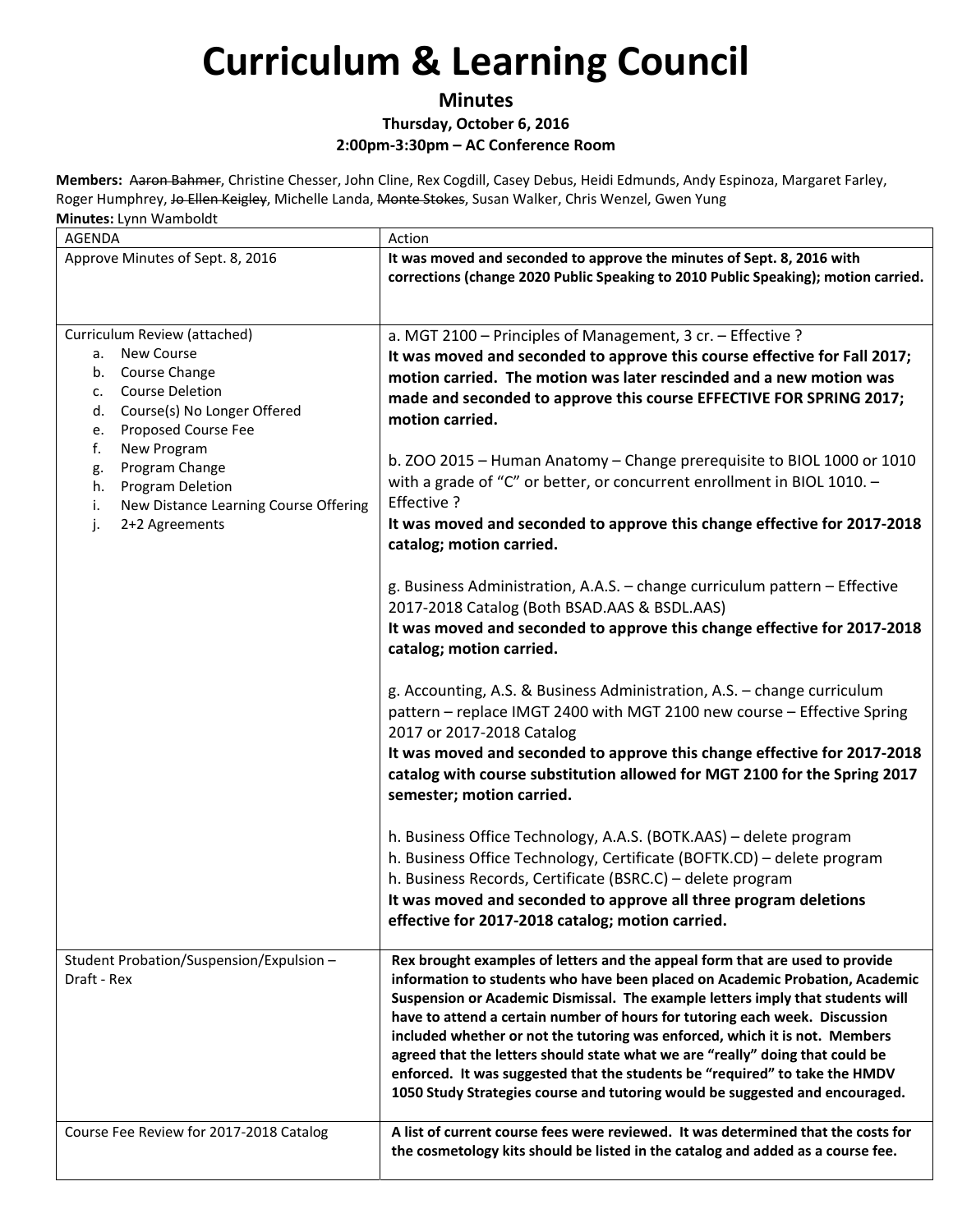|                                                                              | Christine will submit course fee requests for the kits. Any new course fee<br>requests should be submitted by the next meeting to make the catalog deadline.                                                                                                                                                                                                                                                                                                                                                                                                                                                                                                                                                                                                                                                                                                                                                                                                                                                                                                                                                                                                                                                                                                                               |
|------------------------------------------------------------------------------|--------------------------------------------------------------------------------------------------------------------------------------------------------------------------------------------------------------------------------------------------------------------------------------------------------------------------------------------------------------------------------------------------------------------------------------------------------------------------------------------------------------------------------------------------------------------------------------------------------------------------------------------------------------------------------------------------------------------------------------------------------------------------------------------------------------------------------------------------------------------------------------------------------------------------------------------------------------------------------------------------------------------------------------------------------------------------------------------------------------------------------------------------------------------------------------------------------------------------------------------------------------------------------------------|
| Distance Learning Committee Report - Aaron                                   | No report due to Aaron's absence from this meeting.                                                                                                                                                                                                                                                                                                                                                                                                                                                                                                                                                                                                                                                                                                                                                                                                                                                                                                                                                                                                                                                                                                                                                                                                                                        |
| Outcomes Assessment Committee Report - John                                  | John Cline reported that the Outcomes Assessment Committee held their 2nd<br>meeting today. They are moving forward with the Student Learning Outcomes<br>project. They hope to complete the project within 5 years. One issue discussed<br>was the use of UW objectives for transfer programs could prove to be<br>discouraging; however, it was determined that the UW objectives could be up to<br>our interpretation.                                                                                                                                                                                                                                                                                                                                                                                                                                                                                                                                                                                                                                                                                                                                                                                                                                                                  |
| Other:                                                                       | Dr. Landa opened discussion on why we are having a reading assessment.<br>Responses included students who are underprepared or have a language barrier<br>are tested. She asked if the reading assessment is arbitrarily applied throughout<br>the courses. It was determined that there are a few courses that have no reading<br>improvement as a prerequisite including most of the Cosmetology courses and a<br>few other courses that require a lot of reading for course content. The reading<br>assessment is included in the battery of assessment tests. Dr. Landa will pull some<br>data and the conversation will be continued. Casey shared information on the<br>Learning Express Library including Reading Skills and Math Skills which could be<br>incorporated into the HMDV classes. They also have a Libguide for Accuplacer.<br>She will send the link to Lynn to be shared with the council members.<br>Dr. Landa asked everyone if the meeting times for this council could possibly be<br>moved to the Thursday mornings opposite from the Professional Development<br>Committee meetings. It was determined that several members could not meet in<br>the morning due to classes. It was determined that the meeting times would be<br>kept as currently scheduled. |
| Next CLC Meeting - Thursday, October 27, 2:00pm - 3:30pm, AC Conference Room |                                                                                                                                                                                                                                                                                                                                                                                                                                                                                                                                                                                                                                                                                                                                                                                                                                                                                                                                                                                                                                                                                                                                                                                                                                                                                            |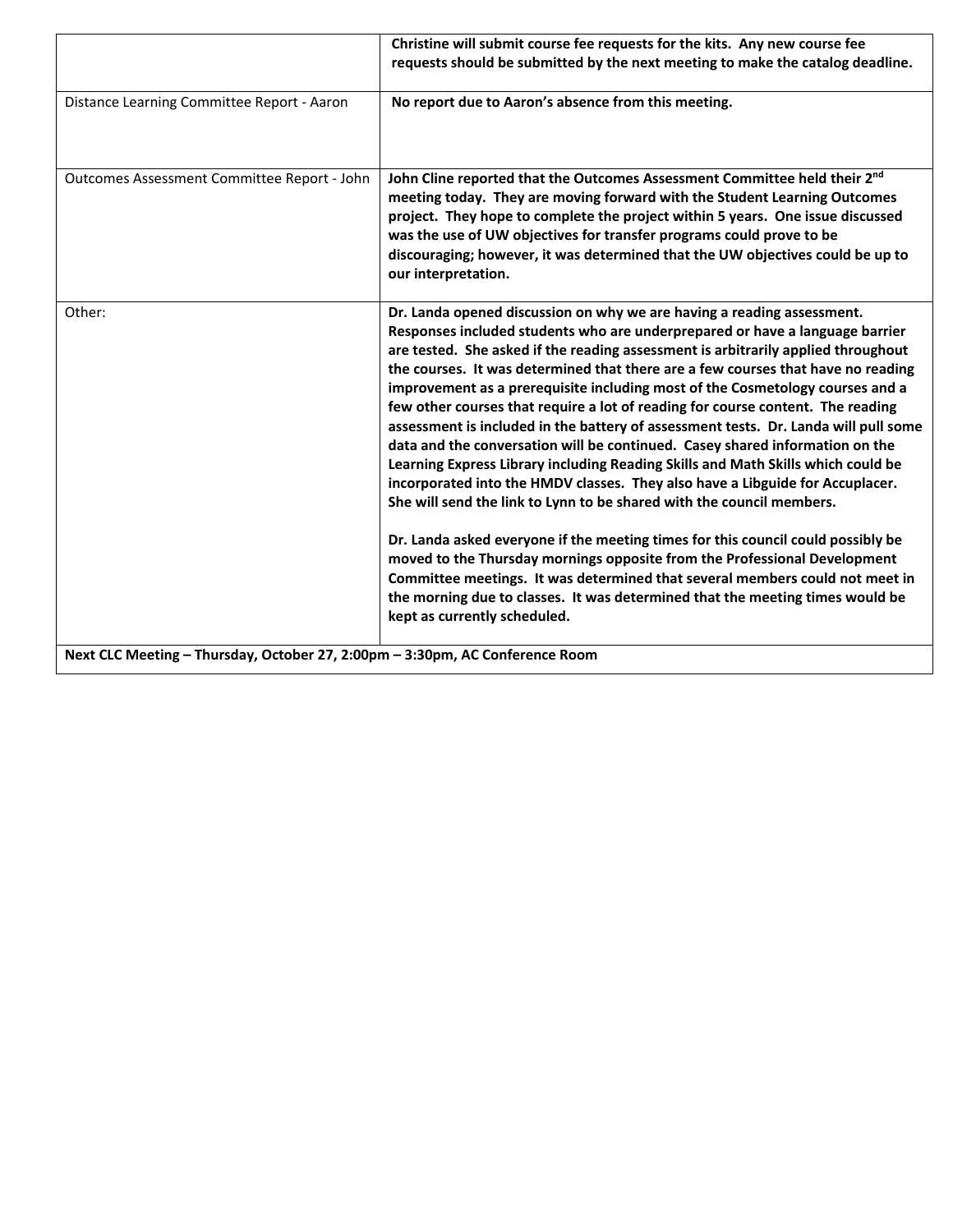**Minutes**

#### **Thursday, October 27, 2016 2:00pm‐3:30pm – AC Conference Room**

| <b>AGENDA</b>                                                                                                                                                                                                                                                                                                                  | Action                                                                                                                                                                                                                                                                                                                                                                                                                                                                                                                                                                                                                                                                                                                                                                                                                                                                                                                                                                                                                                                                                                                                                                                                                                                                                                                                                                                                                                                                                                                                                                                                                                                                                                                                                                                                                                                                                                                                                                                                                                                                                                                                                                                                                                                                                   |
|--------------------------------------------------------------------------------------------------------------------------------------------------------------------------------------------------------------------------------------------------------------------------------------------------------------------------------|------------------------------------------------------------------------------------------------------------------------------------------------------------------------------------------------------------------------------------------------------------------------------------------------------------------------------------------------------------------------------------------------------------------------------------------------------------------------------------------------------------------------------------------------------------------------------------------------------------------------------------------------------------------------------------------------------------------------------------------------------------------------------------------------------------------------------------------------------------------------------------------------------------------------------------------------------------------------------------------------------------------------------------------------------------------------------------------------------------------------------------------------------------------------------------------------------------------------------------------------------------------------------------------------------------------------------------------------------------------------------------------------------------------------------------------------------------------------------------------------------------------------------------------------------------------------------------------------------------------------------------------------------------------------------------------------------------------------------------------------------------------------------------------------------------------------------------------------------------------------------------------------------------------------------------------------------------------------------------------------------------------------------------------------------------------------------------------------------------------------------------------------------------------------------------------------------------------------------------------------------------------------------------------|
| Approve Minutes of Oct. 6, 2016                                                                                                                                                                                                                                                                                                | It was moved and seconded to approve the minutes for October 6, 2016 as<br>presented; motion carried.                                                                                                                                                                                                                                                                                                                                                                                                                                                                                                                                                                                                                                                                                                                                                                                                                                                                                                                                                                                                                                                                                                                                                                                                                                                                                                                                                                                                                                                                                                                                                                                                                                                                                                                                                                                                                                                                                                                                                                                                                                                                                                                                                                                    |
| Curriculum Review (attached)<br><b>New Course</b><br>а.<br>Course Change<br>b.<br><b>Course Deletion</b><br>c.<br>Course(s) No Longer Offered<br>d.<br>Proposed Course Fee<br>е.<br>f.<br>New Program<br>Program Change<br>g.<br>Program Deletion<br>h.<br>New Distance Learning Course Offering<br>i.<br>2+2 Agreements<br>j. | <b>New Courses:</b><br>a. BADM 1010 - Business Studies, 1 cr. - Effective Fall 2017<br>Add to catalog listing under Freshman Foundations<br>After discussion, it was moved and seconded to table this application until<br>we can determine direction, parameters, criteria, rationale, and/or rubric<br>for new courses that are replacing college studies in their area as a<br>Freshman Foundations course; motion carried.<br><b>Discussion included:</b><br>Students will have less opportunities to interact with general<br>student population or will a cohort of students within a program be<br>a benefit?<br>What if program instructors are overloaded and can't teach the<br>course—will instructors outside of the program area be allowed to<br>teach the course?<br>What if the course doesn't fill (8 or more students)? Would<br>program students be allowed to take any of the Freshman<br>Foundation courses including one outside of their program? Would<br>it benefit them for their program?<br>Wait to approve course when a certain number of incoming<br>program majors are reached?<br>Establish parameters/criteria rubric and/or rationale for approval<br>of future course requests?<br>a. SOIL 2111 - Introduction to Precision Agriculture, 3 cr. - Effective Spring<br>2017<br>It was moved and seconded to approve this course with the idea that we<br>are upfront with the instructor regarding the intend to teach this course<br>with a qualified EWC instructor after the first offering; motion carried.<br>This course will be put in the catalog as a program elective for AGBSS.AS<br>and FRCH.AAS. The course will eventually be a program course for the new<br>Agronomy program that is being developed.<br>a. VTTK 1000 - Introduction to Veterinary Science, 1 cr. - Effective Fall 2017<br>It was moved and seconded to approve this course; motion carried.<br>The documentation for this proposed course was very program specific; it<br>included a unit on career goals and setting up the Vet Tech internships; it is<br>a CVTA requirement; the course would also include all units from the<br>College Studies course; and the Vet Tech program has enough incoming<br>freshmen to ensure the course will have full enrollment. |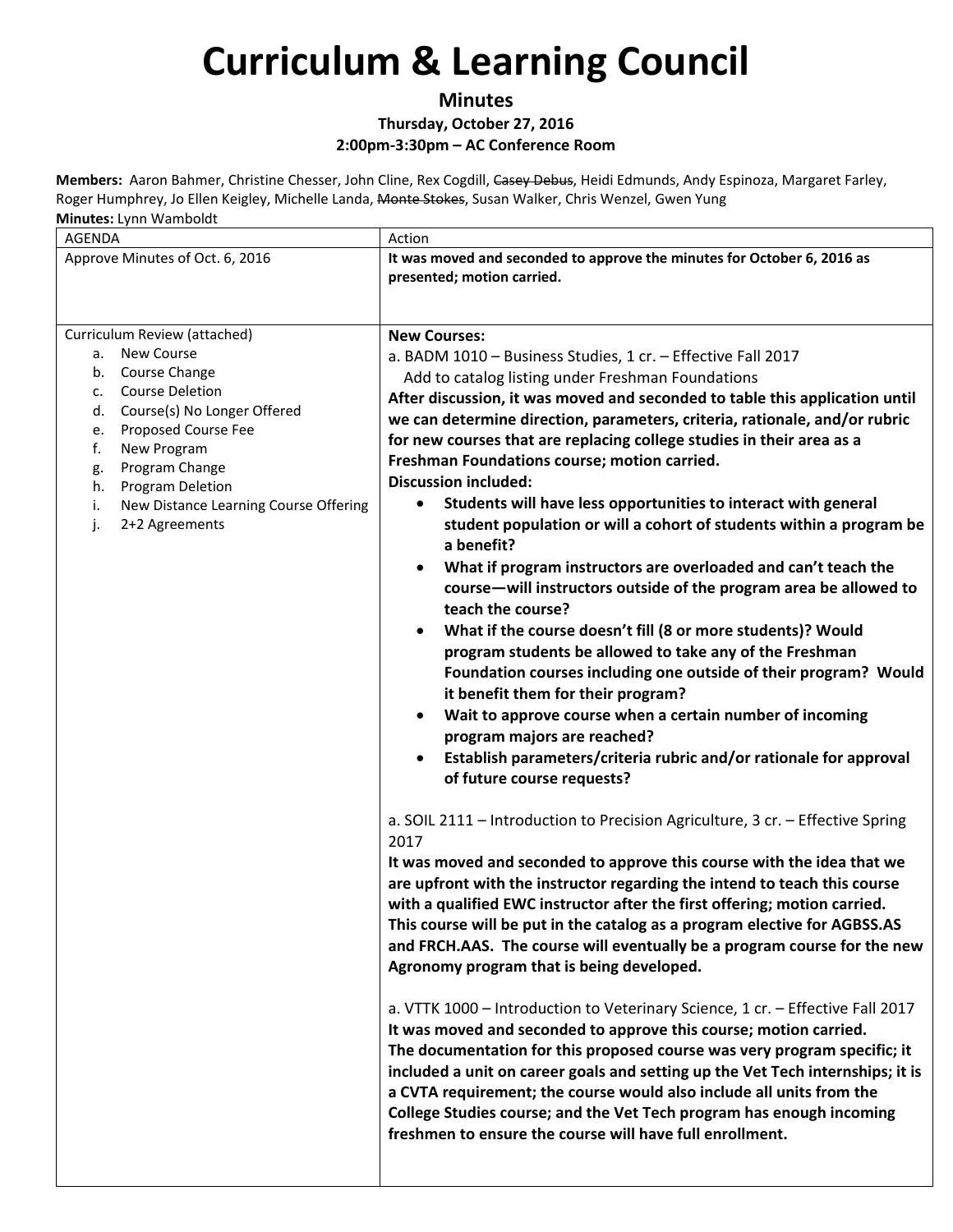a. VTTK 1605 – Veterinary Anatomy and Physiology, 3 cr. – Effective Fall 2017 **This course request was tabled. The VTTK 1610 & 1620 and ANSC 1610 & 1620 courses should be presented together as the same courses. Course Changes:** b. CSMO 1000, 1005, 1010, 1015, 1020, 1025, 1030, 1035 & 1550 –

Cosmetology Courses – Remove placement score prerequisites and no reading improvement – Effective Fall 2017

**It was moved and seconded to approve these course changes; motion carried.**

b. ANSC 1610 & 1620 – Anatomy & Physiology of Domestic Animals I/II – change course title, course number, contact hours, description – Effective 2017‐2018 Catalog

**This course request was tabled. The VTTK 1610 & 1620 and ANSC 1610 & 1620 courses should be presented together as the same courses.**

b. VTTK 1500 – Orientation to Veterinary Technology – change course description – Effective 2017‐2018 Catalog

**It was moved and seconded to approve this course change as amended (add +40 hours observation; add "observation" to course description); motion carried.**

b. VTTK 1700 – Medical Terminology – change course description – Effective 2017‐2018 Catalog

**It was moved and seconded to approve this course change; motion carried.**

b. VTTK 2550 – Practical Surgical & Medical Experience II – change credit hours from 3 to 4 cr., change contact hours ??, change course description – Effective 2017‐2018 Catalog

**It was moved and seconded to approve this course change with 2L, 2LB, and 1OT to represent 120 hour externship; motion carried.**

**Delete Courses:**

c. ANSC 1610 & 1620 – Anatomy & Physiology of Domestic Animals I/II‐ delete course and replace with ANSC 2615 **This course deletion was tabled.**

c. VTTK 2510 – Clinical Experience I – delete course – incorporate into VTTK 1500 – Effective 2017‐2018 Catalog

c. VTTK 2520 – Clinical Experience II – delete course – incorporate into VTTK 2550 – Effective 2017‐2018 Catalog

c. VTTK 2810 – Veterinary Office Procedures – delete course – incorporate into other VTTK courses – Effective 2017‐2018 Catalog

**It was moved and seconded to approve deleting VTTK 2510, 2520 & 2810; motion carried.**

c. VTTK 2950 – Clinical Experience III – delete course – incorporate into VTTK 2750 **This course deletion was tabled.**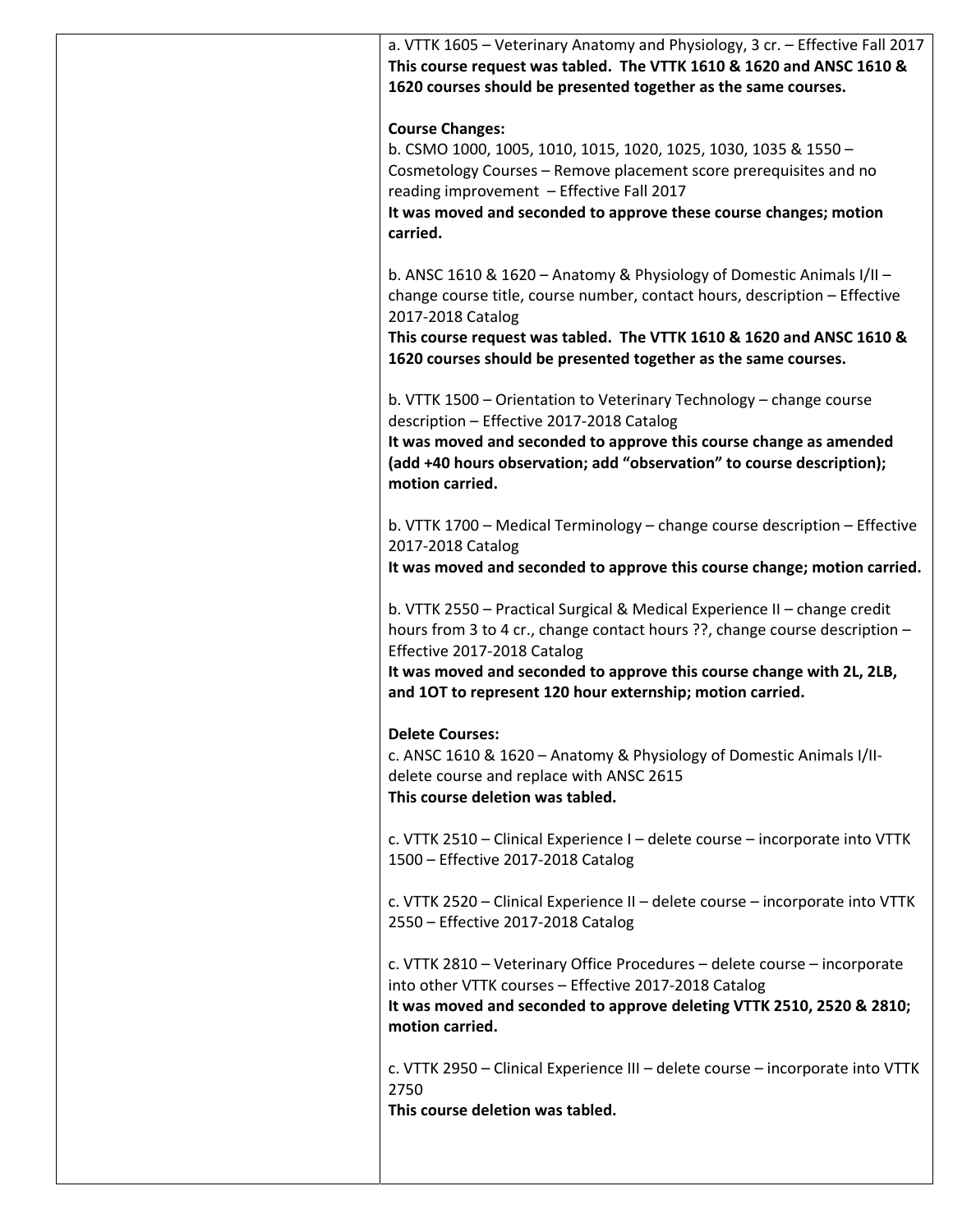| <b>Proposed Fees:</b>                                                                                                                                              |
|--------------------------------------------------------------------------------------------------------------------------------------------------------------------|
| e. CSMO 1005 - Nail Technology Lab - \$220 Nail Kit - Effective Fall 2017                                                                                          |
| Nail Kit required for AAS Cosmetology and Nail Technician Certificate                                                                                              |
| e. CSMO 1025 - Hair Fundamentals - \$500 Hair Kit - Effective Fall 2017                                                                                            |
| Hair Kit required for AAS Cosmetology and Hair Technician Certificate                                                                                              |
| e. CSMO 1010 - Intro to Skin Technology - \$200 Skin Kit - Effective Fall 2017                                                                                     |
| Skin Kit required for Skin Technician Certificate                                                                                                                  |
| It was moved and seconded to approve course fees for CSMO 1005, 1025,                                                                                              |
| and 1010; motion carried.                                                                                                                                          |
| e. AECL 1000 - Agroecology - \$25 - Effective Fall 2017                                                                                                            |
| It was moved and seconded to approve this course fee; motion carried.                                                                                              |
| The approved course fee requests will be taken to the President's Cabinet                                                                                          |
| for final approval.                                                                                                                                                |
| <b>Program Changes:</b>                                                                                                                                            |
| g. AGBSS.AS & FRCH.AAS - Add CROP 1150 to approved electives - Effective                                                                                           |
| 2017-2018 Catalog                                                                                                                                                  |
| It was moved and seconded to add CROP 1150 and SOIL 2111 to the                                                                                                    |
| approved electives list in the catalog for AGBSS.AS & FRCH.AAS; motion                                                                                             |
| carried.                                                                                                                                                           |
| g. Elementary Education ELED.AA - Curriculum pattern, expand approved                                                                                              |
| electives - Effective Spring 2017                                                                                                                                  |
| It was moved and seconded to approve program changes for ELED.AA;                                                                                                  |
| motion carried.                                                                                                                                                    |
| g. Early Childhood Education EDEC.AA - Curriculum pattern, expand                                                                                                  |
| approved electives - Effective Spring 2017                                                                                                                         |
| It was moved and seconded to approve program changes for EDEC.AA;                                                                                                  |
| motion carried.                                                                                                                                                    |
| g. Secondary Education SCED.AA - Curriculum pattern, expand approved                                                                                               |
| electives - Effective Spring 2017                                                                                                                                  |
| It was moved and seconded to approve program changes for SCED.AA as                                                                                                |
| amended (CO/M 2020 changed to CO/M 2010); motion carried.                                                                                                          |
| g. Cosmetology CSMO.AAS - Reduce credit hours from 81+ to 73+ - Effective                                                                                          |
| <b>Fall 2017</b>                                                                                                                                                   |
| It was moved and seconded to approve program changes as amended                                                                                                    |
| (change Wyoming Board of Cosmetology required hours from 1800 to                                                                                                   |
| 1600); motion carried.                                                                                                                                             |
|                                                                                                                                                                    |
|                                                                                                                                                                    |
| g. Veterinary Technology VTTK.AAS - Reduce credit hours from 72-73 to 62-<br>63, change program description, curriculum pattern<br>This program change was tabled. |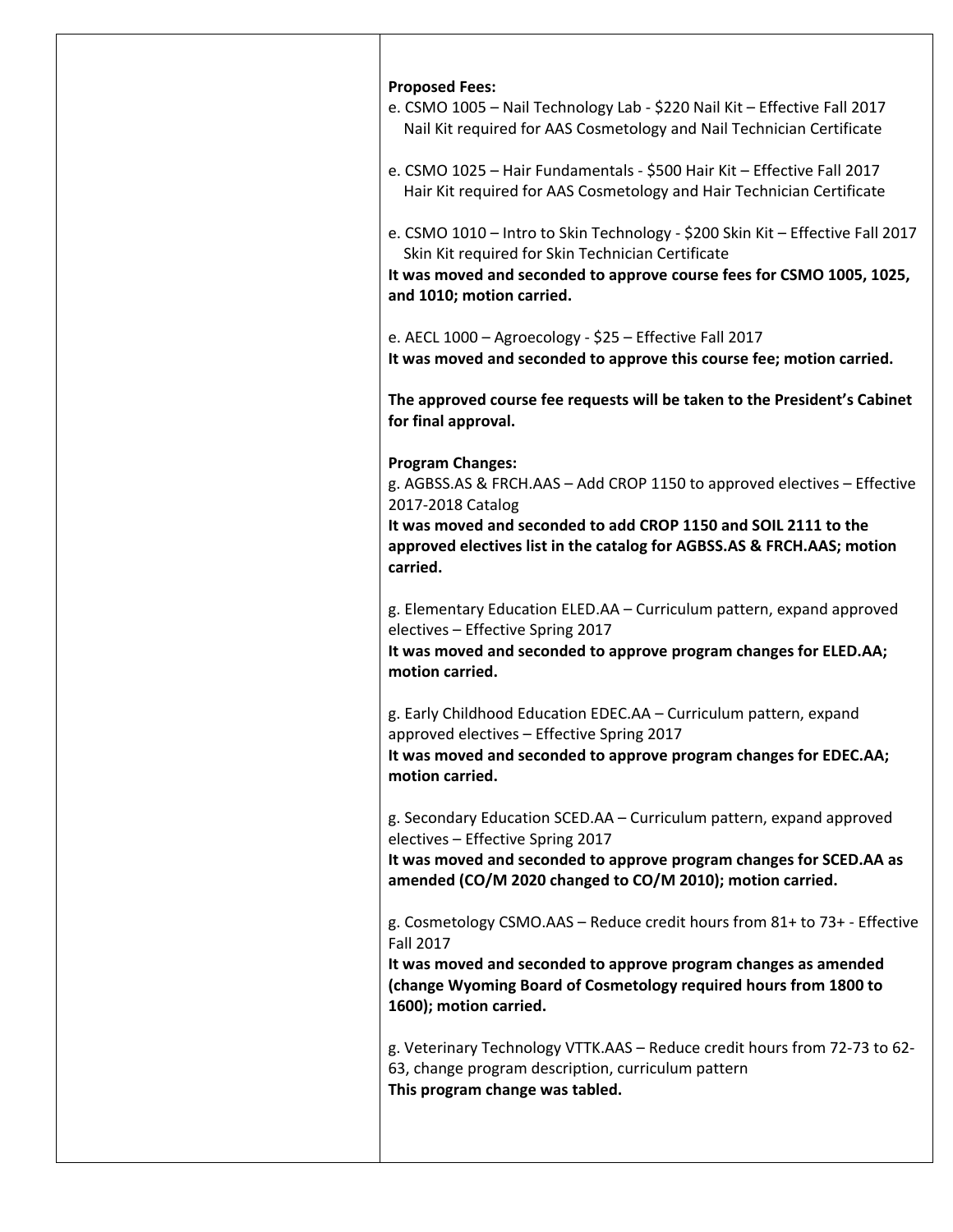|                                                                                | g. Veterinary Aide VTAD.CD - Change curriculum pattern - Effective 2017-<br>2018                                                              |
|--------------------------------------------------------------------------------|-----------------------------------------------------------------------------------------------------------------------------------------------|
|                                                                                | It was moved and seconded to approve this program change; motion                                                                              |
|                                                                                | carried.                                                                                                                                      |
|                                                                                |                                                                                                                                               |
|                                                                                |                                                                                                                                               |
| Distance Learning Committee Report - Aaron                                     |                                                                                                                                               |
|                                                                                | Agenda item tabled for lack of time.                                                                                                          |
|                                                                                |                                                                                                                                               |
|                                                                                |                                                                                                                                               |
| Outcomes Assessment Committee Report - John                                    | Agenda item tabled for lack of time.                                                                                                          |
|                                                                                |                                                                                                                                               |
|                                                                                |                                                                                                                                               |
|                                                                                |                                                                                                                                               |
| CLC Meeting Schedule - Recommend meeting                                       | Bring agenda item to future meeting.                                                                                                          |
| only once a month                                                              |                                                                                                                                               |
|                                                                                |                                                                                                                                               |
|                                                                                |                                                                                                                                               |
| Deadline for submitting Curriculum Changes -                                   | The deadline for submitting curriculum changes is the FRIDAY before the                                                                       |
| Monday before scheduled CLC meeting                                            | scheduled CLC meeting. Lynn's deadline to have agendas out to the                                                                             |
|                                                                                | committee is the MONDAY before the scheduled CLC meeting.                                                                                     |
|                                                                                |                                                                                                                                               |
| Other:                                                                         | The deadline for all curriculum changes that needed to go into the next                                                                       |
|                                                                                | catalog were due before today. Any future course fee requests are due by                                                                      |
|                                                                                | the deadline for the next CLC meeting (Nov. 17). The only curriculum<br>changes that will be allowed to come forward for the next CLC meeting |
|                                                                                | (Nov. 17) are Barbering program, Vet Tech courses & program, and                                                                              |
|                                                                                | <b>Education.</b>                                                                                                                             |
|                                                                                |                                                                                                                                               |
| Next CLC Meetings - Thursday, November 17, 2:00pm - 3:30pm, AC Conference Room |                                                                                                                                               |
| Thursday, December 1, 2:00pm - 3:30pm, AC Conference Room                      |                                                                                                                                               |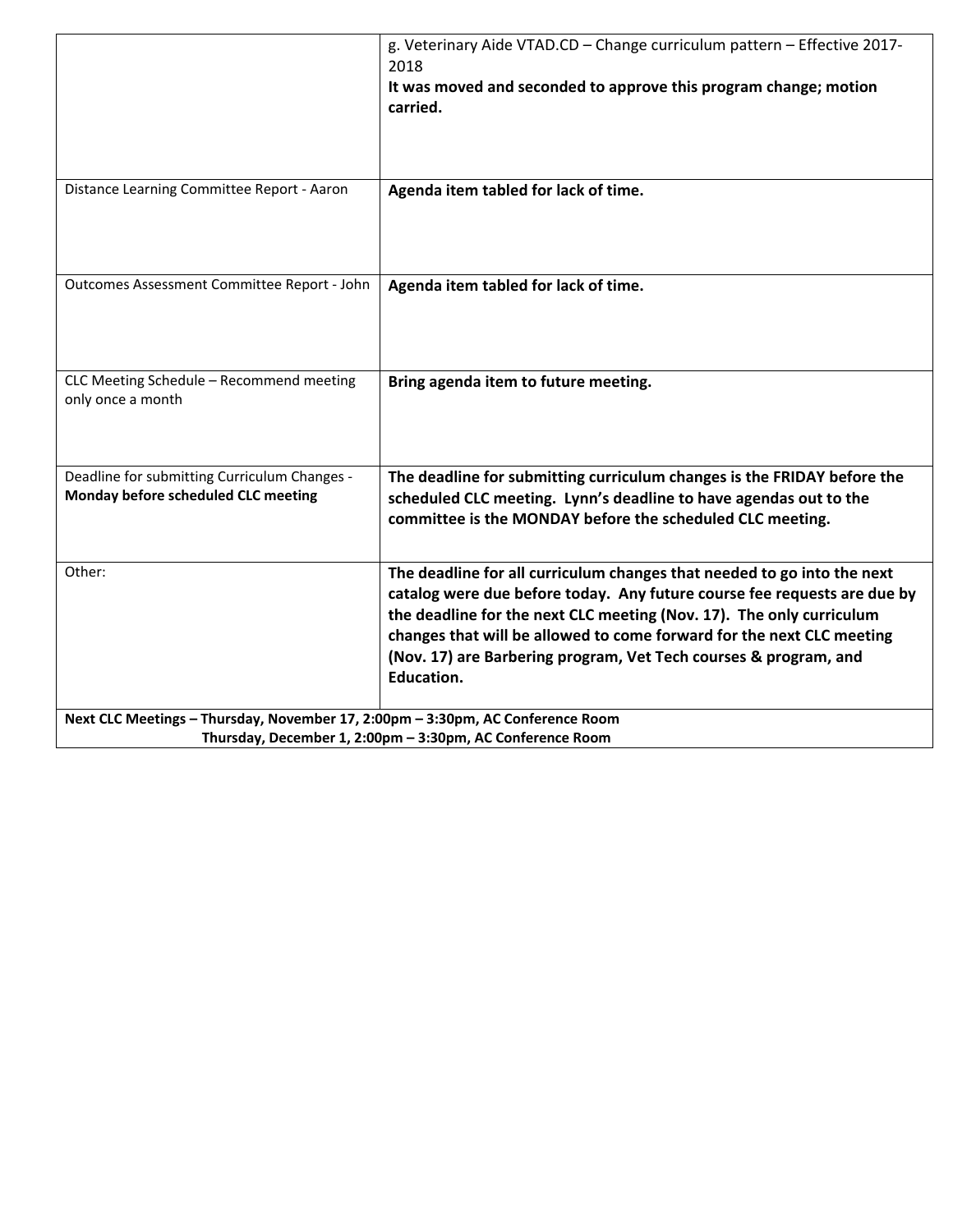#### **Minutes**

### **Thursday, November 17, 2016**

**2:00pm‐3:30pm – AC Conference Room**

| <b>AGENDA</b>                                                         | Action                                                                                                                                                                                       |
|-----------------------------------------------------------------------|----------------------------------------------------------------------------------------------------------------------------------------------------------------------------------------------|
| Approve Minutes of Oct. 27, 2016                                      | It was moved and seconded to approve the minutes for October 27, 2016 as                                                                                                                     |
|                                                                       | presented; motion carried.                                                                                                                                                                   |
| Curriculum Review (attached)                                          | <b>New Courses:</b>                                                                                                                                                                          |
| <b>New Course</b><br>а. –                                             | a. BARB 1020 - Barbering Shop Management and Business Methods, 3 cr.-                                                                                                                        |
| b. Course Change                                                      | <b>Effective Spring 2018</b>                                                                                                                                                                 |
| <b>Course Deletion</b><br>c.                                          |                                                                                                                                                                                              |
| Course(s) No Longer Offered<br>d.<br>Proposed Course Fee<br>e.        | a. BARB 1025 - Barbering Hair Fundamentals I, 4 cr. - Effective Fall 2017                                                                                                                    |
| f.<br>New Program<br>Program Change<br>g.                             | a. BARB 1035 - Barbering Hair Fundamentals II, 3 cr. - Effective Spring 2018                                                                                                                 |
| Program Deletion<br>h.<br>New Distance Learning Course Offering<br>i. | a. BARB 1375 - Barbering Assessment, 3 cr. - Effective Summer 2018                                                                                                                           |
| 2+2 Agreements<br>j.                                                  | a. BARB 1425 - Techniques in Barbering, 3 cr. - Effective Summer 2018                                                                                                                        |
|                                                                       | a. BARB 1500 - Clinical Applications I, 4 cr. - Effective Spring 2018                                                                                                                        |
|                                                                       | a. BARB 1505 - Clinical Applications II, 3 cr. - Effective Spring 2018                                                                                                                       |
|                                                                       | a. BARB 1535 - Clinical Applications VII, 6 cr. - Effective Summer 2018                                                                                                                      |
|                                                                       | a. BARB 1550 - General Science of Barbering, 3 cr. - Effective Fall 2017<br>All BARB courses were approved with Barbering program; see approval<br>under New Programs: Barbering Technology. |
|                                                                       |                                                                                                                                                                                              |
|                                                                       | a. INST 1000 - General Professional Standards I, 3 cr. - Effective Summer<br>2017                                                                                                            |
|                                                                       | a. INST 1010 - Science of Teaching I, 3 cr. - Effective Summer 2017                                                                                                                          |
|                                                                       | a. INST 1375 - Instructor Assessment, 1 cr. - Effective Summer 2017                                                                                                                          |
|                                                                       | a. INST 1500 - General Professional Standards II, 3 cr. - Effective Summer<br>2017                                                                                                           |
|                                                                       | a. INST 1550 - Student Supervision, 3 cr. - Effective Summer 2017<br>All INST courses were withdrawn from the agenda.                                                                        |
|                                                                       | a. ENGL 0625 - English Foundations: Grammar & Writing, 3 cr. - Effective<br><b>Fall 2017</b>                                                                                                 |
|                                                                       | a. ENGL $1009$ – English $1009$ – Co-Requisite, 2 cr. – Effective Fall 2017<br>It was moved and seconded to approve both ENGL 0625 and ENGL 1009;<br>motion carried.                         |
|                                                                       | ENGL 0625 will replace ENGL 0620, 0630, & 0640. Students placing in lower<br>ACT (0-15) or ACCUPLACER (0-70) scores will be placed in ENGL 0625.                                             |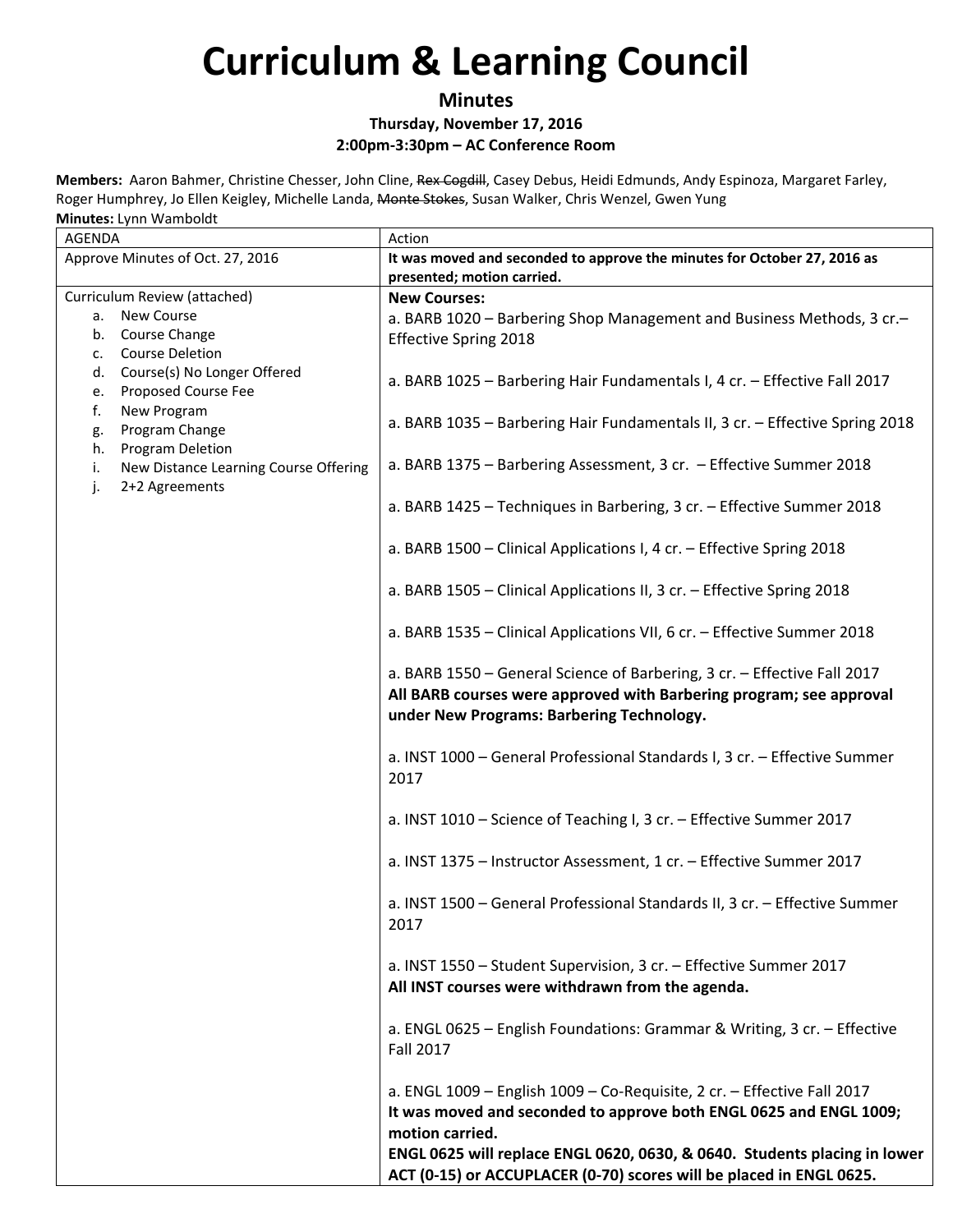**Students placing in higher ACT (16‐17) or ACCUPLACER (71‐85) scores will be placed in ENGL 1010 and ENGL 1009. The ACT or ACCUPLACER cut scores determined for these new courses will not affect TECH 1005. The ENGL 0640 course will not be deleted at this time; however, it will not be included in the course schedules effective Fall 2017.**

a. PEAT 2065 – Varsity Cheerleading, 1 cr. – Effective Fall 2017

a. PEAT 2075 – Varsity Cheerleading, 1 cr. – Effective Spring 2018 **It was moved and seconded to approve both PEAT 2065 & PEAT 2075 courses; motion denied with 12 opposed.**

**It was determined that Sue Schmidt is not qualified per the faculty matrix to teach these courses. If PEAT 2065 was approved it would be considered a transfer course as it would satisfy the Physical Education Activity general education category.**

#### **Course Changes:**

b. ANSC 1610 & 1620 – Anatomy & Physiology of Domestic Animals I/II – change course title, course number, contact hours, description – Effective 2017‐2018 Catalog

**It was moved and seconded to deny the changes to these courses; motion carried with 1 opposed.**

**It was moved and seconded to reconsidered denial of changes these courses; motion carried.**

**It was moved and seconded to approve the changes as presented; motion carried.**

**These two courses were approved to be combined into one 3‐credit course listed as ANSC 2615.**

**b. VTTK 1610 & 1620 – Anatomy & Physiology of Domestic Animals I/II – same changes as presented for ANSC 1610 & 1620 – Effective 2017‐2018 Catalog**

**It was moved and seconded to approve the changes to these courses with the course description amended for both ANSC 2615 and VTTK 2615 to state that "students cannot earn credit for both ANSC 2615 and VTTK 2615" and these two courses need to be cross listed; motion carried. These course changes were added to the agenda in light of discussion and approval of ANSC 2615.**

b. LIBS 2280 – Literature for Children – remove pre‐requisite of ENGL 1010 ‐ Effective Spring 2017

**It was moved and seconded to approve this course change and make it EFFECTIVE FALL 2017; motion carried.**

b. MATH 0930 0903 – Bridge Math – change course title, change course description – Effective Fall 2017

**It was moved and seconded to approve the course change as presented; motion carried.**

b. PHIL 2300 – Ethics in Practice – change prefix to SOSC – Effective 2017‐ 2018 Catalog

**It was moved and seconded to approve the course change as presented; motion carried.**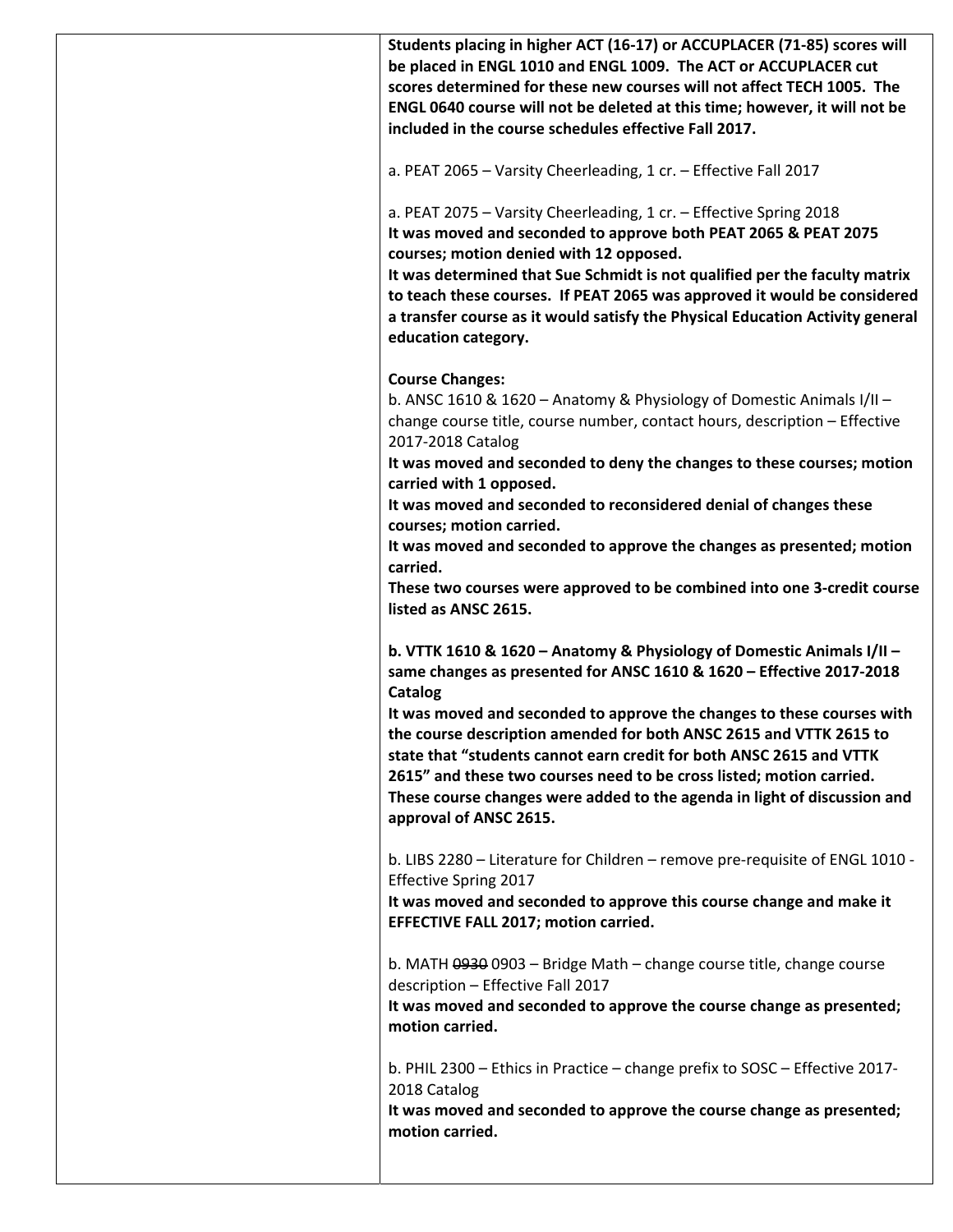b. RELI 1000 – Introduction to Religion – add prefix SOSC, change course number to 1100 **It was moved and seconded to approve the course change as presented; motion carried. Course needs to be articulated with UW. Delete Courses:** c. ANSC 1610 & 1620 – Anatomy & Physiology of Domestic Animals I/II‐ delete course and replace with ANSC 2615 – Effective Fall 2017 **c. VTTK 1610 & 1620 – delete courses and replace with VTTK 2615 It was moved and seconded to approve deleting ANSC 1610 & 1620 as well as VTTK 2610 & 1620; motion carried.** c. ENGL 0620 – Foundations of Grammar – Effective Fall 2017 c. ENGL 0630 – Grammar & Writing Improvement – Effective Fall 2017 **It was moved and seconded to approve deletion of ENGL 0620 & 0630; motion carried.** c. MATH 0900 – Pre‐Algebra Arithmetic – Effective Fall 2017 **It was moved and seconded to approve the course deletion; motion carried. Proposed Fees:** e. ACCUPLACER Placement Testing – Virtual Proctoring Fee ‐ \$25 per B‐ Virtual testing session – Effective Fall 2017 **It was moved and seconded to approve the proctoring fee; motion carried. New Programs:** f. Barbering Technology, 30 cr. – Effective Fall 2017 **It was moved and seconded to approve this program with title changed to Barbering Technician and all the related proposed new BARB courses; motion carried.** f. Instructor Training Program, 19 cr. – Effective Summer 2017 **After discussion, the new program request was withdrawn. It was determined that courses for testing preparation could be offered without approving a new program. The courses could be developed under the CSMO department and offered on demand. Program Changes:** g. Child Development Certificate, 24 cr. Change program description, change curriculum pattern – Effective Spring 2017 **It was moved and seconded to approve the program change as amended including removal of "Elementary Education: Early Childhood Area of Concentration" and make the program changes EFFECTIVE for FALL 2017; motion carried.** g. Pre‐Dentistry, Pre‐Med, Pre‐Vet, Pre‐Allied Health, Pre‐Nursing and Pre‐ Pharmacy – Change required course from ENGL 2020 or ENGL 2020 or CO/M 2010 – Effective Fall 2017 **It was moved and seconded to approve the program change as presented; motion carried.**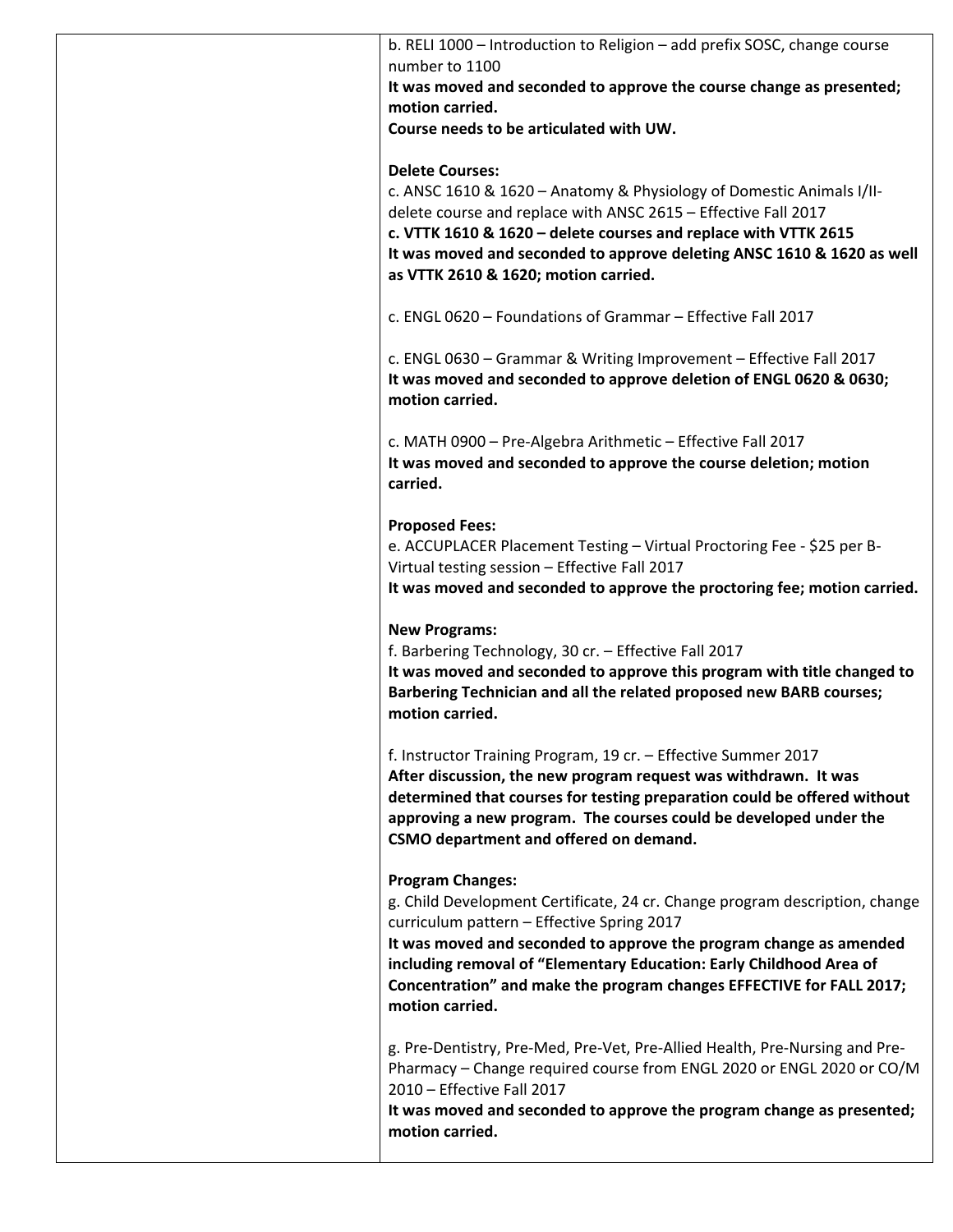|                                                                                | g. Veterinary Technology VTTK.AAS - Reduce credit hours from 72-73 to 62-<br>63, change program description, curriculum pattern - Effective 2017-2018<br>it was moved and seconded to approve the program change as presented;<br>motion carried.                                                                                                                                                           |
|--------------------------------------------------------------------------------|-------------------------------------------------------------------------------------------------------------------------------------------------------------------------------------------------------------------------------------------------------------------------------------------------------------------------------------------------------------------------------------------------------------|
| Updated Curriculum Forms to include Session<br><b>Cycles and Yearly Cycles</b> | The new course request form has been updated to include selections for session<br>cycles and yearly cycles. The course offering cycles are utilized by the Student<br>Planning module when a course schedule has not been set.                                                                                                                                                                              |
| Distance Learning Committee Report - Aaron                                     | Time did not allow for this agenda item.                                                                                                                                                                                                                                                                                                                                                                    |
| Outcomes Assessment Committee Report - John                                    | Time did not allow for this agenda item.                                                                                                                                                                                                                                                                                                                                                                    |
| Other:                                                                         | Beth Reed presented information on the Alice Kits. The Alice Kits contain items<br>that can be used to barricade a classroom door or other useful items during an<br>emergency. Items could include rope, bungee cords, flashlight, door stoppers, etc.<br>Beth is determining if this is something faculty want. Faculty should contact Beth<br>if they are interested in a kit or if they have questions. |
| Next CLC Meeting - Thursday, December 1, 2:00pm - 3:30pm, AC Conference Room   |                                                                                                                                                                                                                                                                                                                                                                                                             |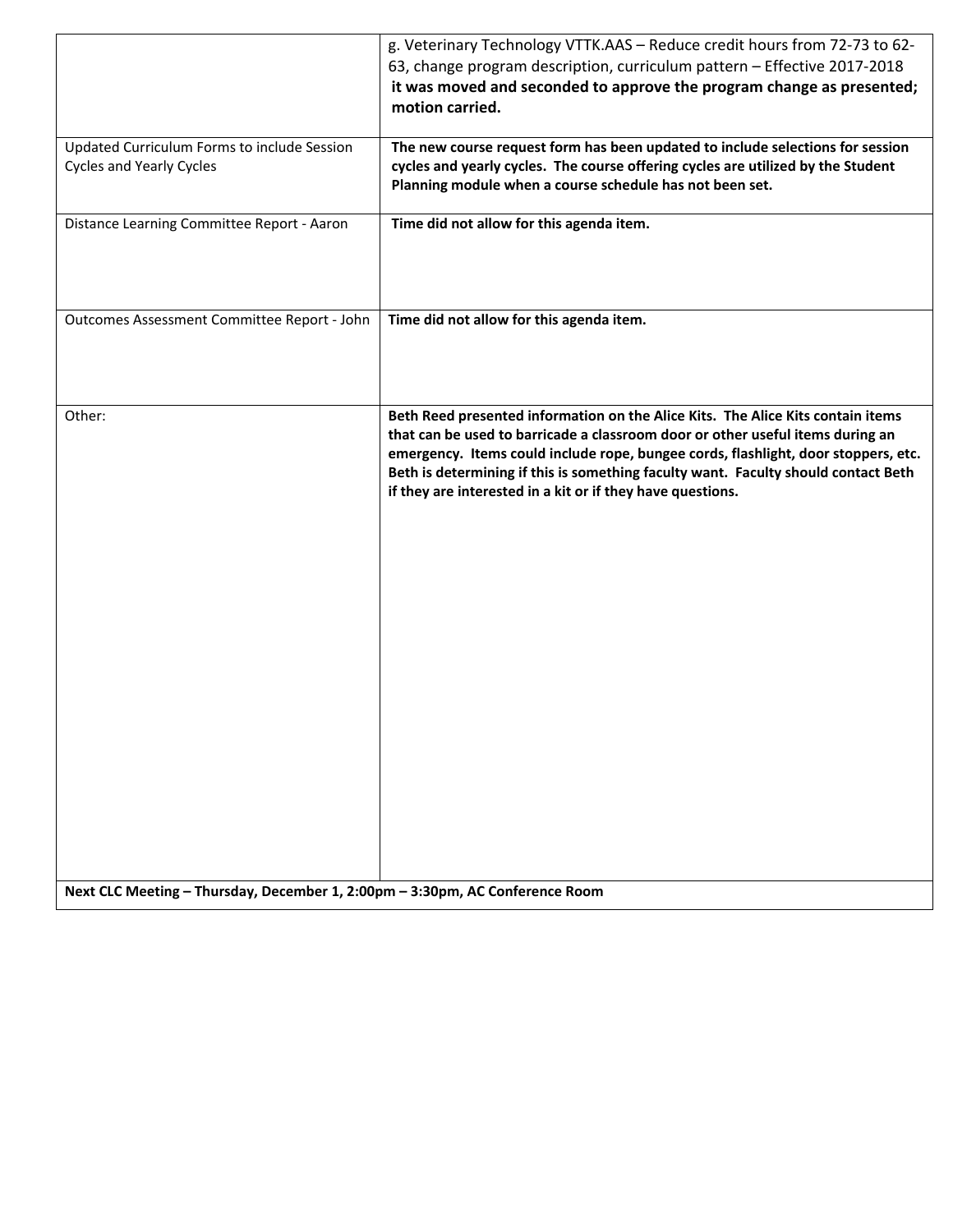**Minutes**

**Friday, January 27, 2017 1:00pm‐3:00pm – T131**

| AGENDA<br>Approve Minutes of Nov. 17, 2016                                                                                                                                                                                                                                                                                     | Action<br>It was moved and seconded to approve the minutes for November 17, 2016 as<br>presented; motion carried.                                                                                                                                                                                                                                                                                                                                                                                                                                                                                                                                                                                                                                                                                                                                                                                                                                                                                                                                                                                                                                                                                                                                                                                                                                                                                                                                                                                                                                                                                                                                                                                                                                                                                                          |
|--------------------------------------------------------------------------------------------------------------------------------------------------------------------------------------------------------------------------------------------------------------------------------------------------------------------------------|----------------------------------------------------------------------------------------------------------------------------------------------------------------------------------------------------------------------------------------------------------------------------------------------------------------------------------------------------------------------------------------------------------------------------------------------------------------------------------------------------------------------------------------------------------------------------------------------------------------------------------------------------------------------------------------------------------------------------------------------------------------------------------------------------------------------------------------------------------------------------------------------------------------------------------------------------------------------------------------------------------------------------------------------------------------------------------------------------------------------------------------------------------------------------------------------------------------------------------------------------------------------------------------------------------------------------------------------------------------------------------------------------------------------------------------------------------------------------------------------------------------------------------------------------------------------------------------------------------------------------------------------------------------------------------------------------------------------------------------------------------------------------------------------------------------------------|
| Curriculum Review (attached)<br><b>New Course</b><br>а.<br>Course Change<br>b.<br><b>Course Deletion</b><br>c.<br>Course(s) No Longer Offered<br>d.<br>Proposed Course Fee<br>e.<br>f.<br>New Program<br>Program Change<br>g.<br>Program Deletion<br>h.<br>New Distance Learning Course Offering<br>i.<br>2+2 Agreements<br>j. | <b>New Courses:</b><br>a. CSMO XXXX - General Professional Standards I, 4 cr. - Effective 3/20/2017<br>a. CSMO XXXX - Science of Teaching, 3 cr. - Effective 3/20/2017<br>a. CSMO XXXX - General Professional Standards II, 3 cr. - Effective<br>3/20/2017<br>a. CSMO XXXX - Student Supervision, 3 cr. - Effective 3/20/2017<br>a. CSMO XXXX - Instructor Assessment, 1 cr. - Effective 3/20/2017<br>It was moved and seconded to approve all the CSMO courses; motion<br>carried. The course numbers will be assigned pending consultation with<br>the Wyoming Community College Commission.<br><b>Course Changes:</b><br>b. Prerequisite Changes/Catalog Cleanup - See Attached listing.<br>It was moved and seconded to approve all changes included on the<br>attached listing as presented; motion carried.<br>b. CSMO 1175 - Nail Technician Assessment - Effective Fall 2017<br>change description - Remove "This comprehensive exam is a three day<br>procedure." Add "This is a comprehensive preparation and exam."<br>It was moved and seconded to approve the course description change for<br>CSMO 1175; motion carried.<br>b. ANSC/VTTK 2615 Anatomy & Physiology of Domestic Animals I/II -<br>approve effective date of Spring 2017<br>It was moved and seconded to approve moving the effective date for<br>ANSC/VTTK 2615 to Spring 2017; motion carried.<br>b. ANSC 2110 Beef Production & Management - Effective ASAP<br>change contact hours from 2L, 2LB to 3L<br>It was moved and seconded to approve changing the contact hours for<br>ANSC 2110; motion carried.<br>b. ANSC 1070 Beginning Livestock Fitting and Showing - Effective Fall 2017<br>change contact hours from 1L to 1/2L, 1LB<br>It was moved and seconded to approve changing the contact hours for<br>ANSC 1070; motion carried. |
|                                                                                                                                                                                                                                                                                                                                |                                                                                                                                                                                                                                                                                                                                                                                                                                                                                                                                                                                                                                                                                                                                                                                                                                                                                                                                                                                                                                                                                                                                                                                                                                                                                                                                                                                                                                                                                                                                                                                                                                                                                                                                                                                                                            |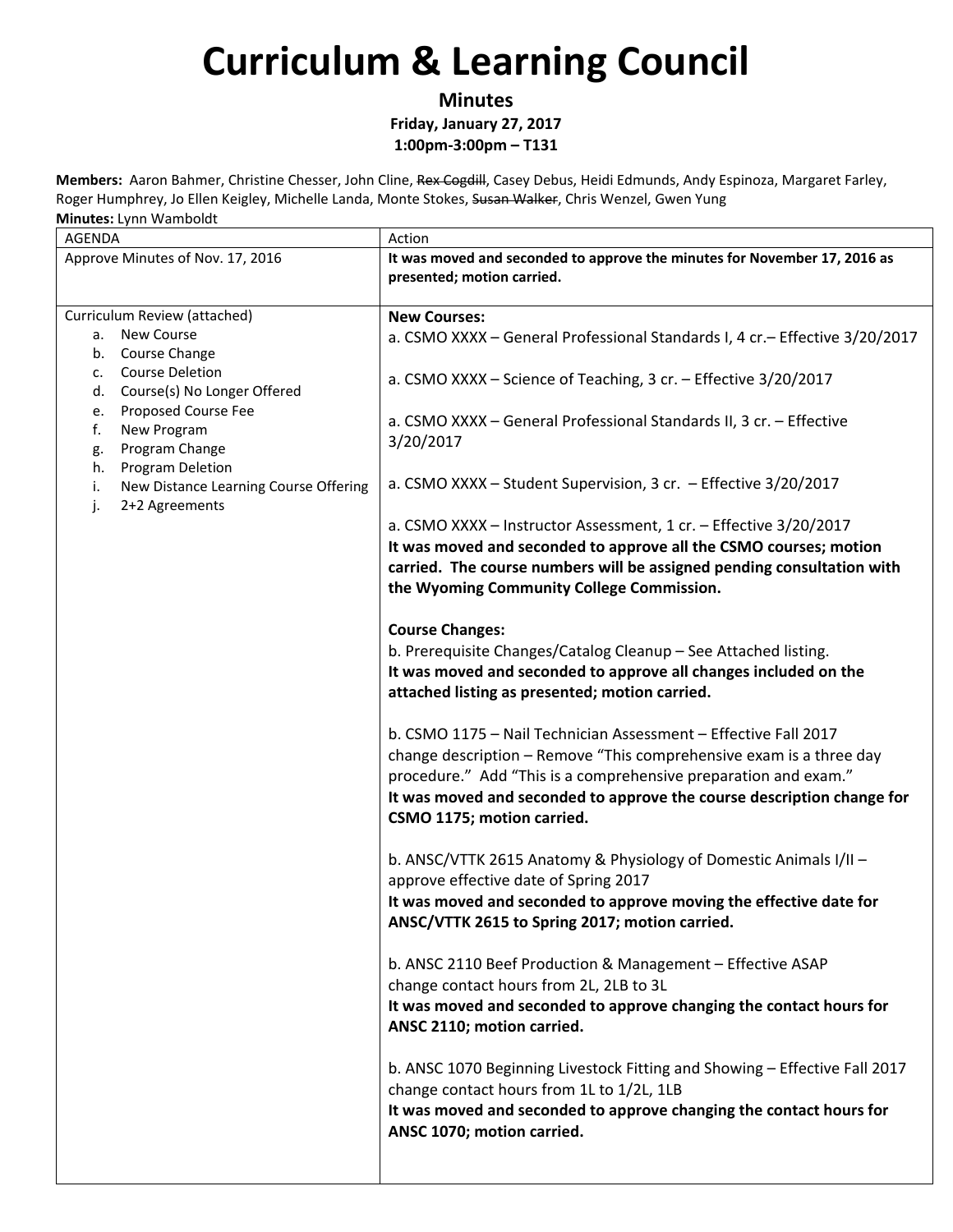|                                                                                   | <b>Program Changes:</b><br>g. Farm and Ranch Management (FRCH.AAS) - Effective 2017-2018 Catalog<br>Change curriculum pattern, change credit hours from 60-61 to 60-64<br>It was moved and seconded to approve changing the curriculum pattern<br>and credit hours for the FRCH.AAS program; motion carried.<br>g. Criminal Justice (CMJT.AAS) - Effective 2017-2018 Catalog<br>Change credit hours from 64-66 to 60-62, change curriculum pattern<br>It was moved and seconded to approve changing the curriculum pattern<br>and credit hours for the CMJT.AAS program; motion carried.                                                                                                                                                                                                                                                                                                                                                                                                                                                                     |
|-----------------------------------------------------------------------------------|--------------------------------------------------------------------------------------------------------------------------------------------------------------------------------------------------------------------------------------------------------------------------------------------------------------------------------------------------------------------------------------------------------------------------------------------------------------------------------------------------------------------------------------------------------------------------------------------------------------------------------------------------------------------------------------------------------------------------------------------------------------------------------------------------------------------------------------------------------------------------------------------------------------------------------------------------------------------------------------------------------------------------------------------------------------|
| Program Review Schedule for 2016-2017<br>(Handout)                                | The Program Review Schedule for 2016-2017 was given to council members. The<br>statistical data for program reviews will be ready for distribution soon. Program<br>reviews are to be submitted to Academic Services by April 15.                                                                                                                                                                                                                                                                                                                                                                                                                                                                                                                                                                                                                                                                                                                                                                                                                            |
| Distance Learning Committee Report - Aaron                                        | The regular Distance Learning Committee has not met; but the EWC LMS<br>committee has met and has started research on systems. A statewide LMS<br>committee is also researching systems to serve K-20 statewide. Aaron currently<br>serves on this committee as the representative from the state WyDEC group.<br>Aaron reported that he and several members from the EWC LMS committee<br>attended a statewide committee meeting where several systems were<br>demonstrated. The EWC LMS committee will wait on further research until the<br>state committee makes a final selection. Then the group will either recommend<br>the state's selection or continue researching for a new system.                                                                                                                                                                                                                                                                                                                                                              |
| Outcomes Assessment Committee Report - John                                       | The next Outcomes Assessment meeting is next week. The Outcomes Assessment<br>Report will be presented at the February Board of Trustees' meeting. The<br>committee is working on Student Learning Outcomes and will be developing a<br>performance indicator matrix for presenting outcomes data to the college<br>community and Board of Trustees members.                                                                                                                                                                                                                                                                                                                                                                                                                                                                                                                                                                                                                                                                                                 |
| Other:                                                                            | The dates for the summer pre-registration sessions are May 30 or 31 for Goshen<br>County School District, June 2 (Friday), June 23 (Friday) and July 10 (Monday).<br>Jo Ellen is working to set up the remote ACCUPLACER proctoring system. She also<br>asked everyone to encourage their students to attend the Job Expo which will be<br>held on March 22 from 10:00am-2:00pm.<br>HLC has approved our extension plan for concurrent adjunct faculty who did not<br>meet the faculty qualifications matrix. Concurrent faculty will have until March 1<br>to submit their individual plans for meeting the matrix. The individual plans will<br>be forwarded to HLC for review. We should have final word by the end of March.<br>There was discussion on alternative course delivery methods such as web<br>conferencing to individual computers, possibly utilizing the UW WEN system, or<br>hybrid/flipped classroom delivery using EWC faculty. Future discussions on this<br>topic will be brought forward after researching the needs from outreach. |
| Next CLC Meeting - Friday, February 24, 2017, 1:00pm - 3:00pm, AC Conference Room |                                                                                                                                                                                                                                                                                                                                                                                                                                                                                                                                                                                                                                                                                                                                                                                                                                                                                                                                                                                                                                                              |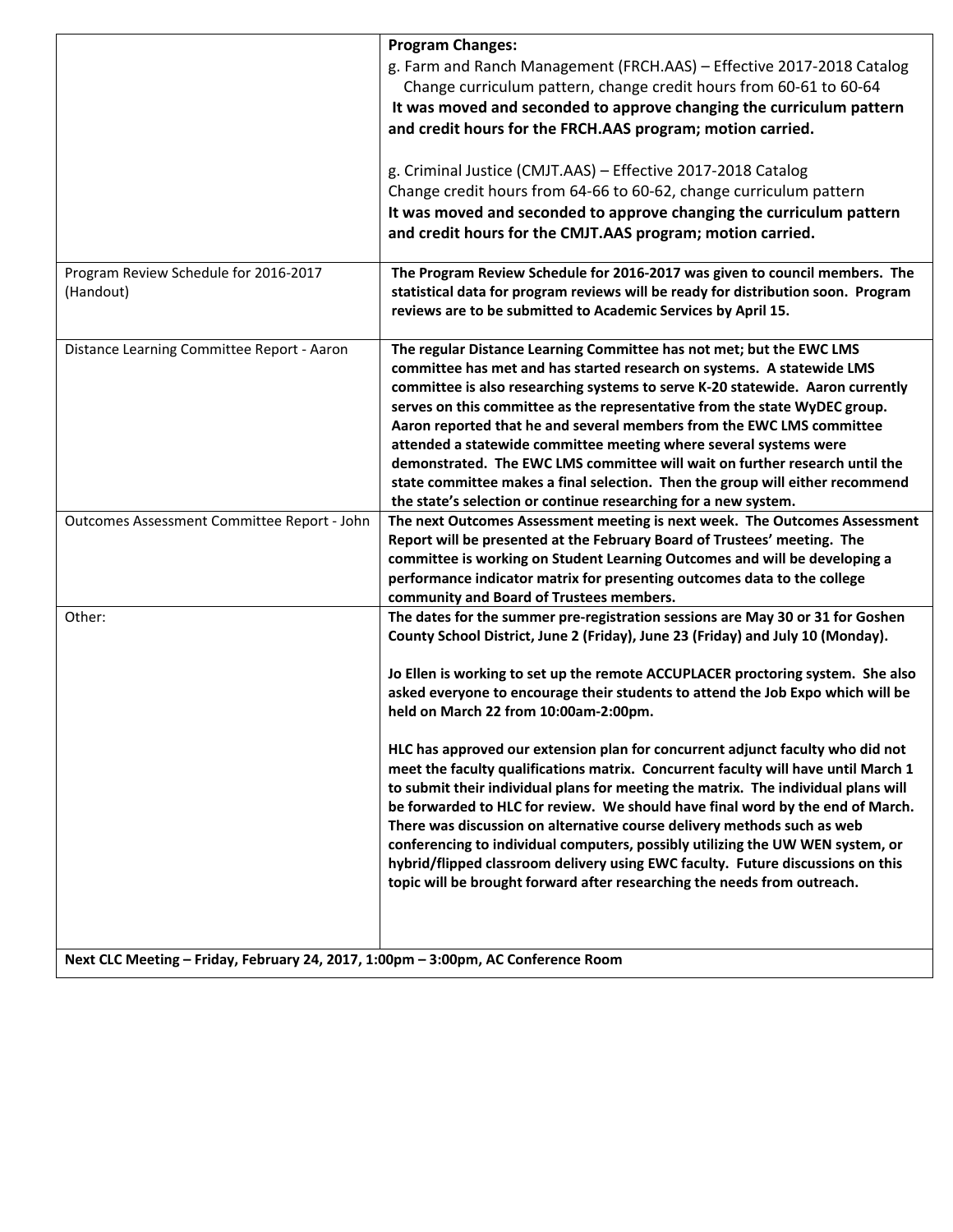**Minutes**

#### **Friday, February 24, 2017 1:00pm‐3:00pm – T131**

| <b>AGENDA</b>                                                                                                                                                                                                                                                                                                            | Action                                                                                                                                                                                                                                                                                                                                                                                                                                                                                                                                                                                                                                                                                                                                                                                                                                                                                                                        |
|--------------------------------------------------------------------------------------------------------------------------------------------------------------------------------------------------------------------------------------------------------------------------------------------------------------------------|-------------------------------------------------------------------------------------------------------------------------------------------------------------------------------------------------------------------------------------------------------------------------------------------------------------------------------------------------------------------------------------------------------------------------------------------------------------------------------------------------------------------------------------------------------------------------------------------------------------------------------------------------------------------------------------------------------------------------------------------------------------------------------------------------------------------------------------------------------------------------------------------------------------------------------|
| Approve Minutes of Jan. 27, 2017                                                                                                                                                                                                                                                                                         | It was moved and seconded to approve the minutes for January 27, 2017 as<br>presented; motion carried.                                                                                                                                                                                                                                                                                                                                                                                                                                                                                                                                                                                                                                                                                                                                                                                                                        |
| Curriculum Review (attached)<br><b>New Course</b><br>а.<br>Course Change<br>b.<br><b>Course Deletion</b><br>c.<br>Course(s) No Longer Offered<br>d.<br>Proposed Course Fee<br>e.<br>f.<br>New Program<br>Program Change<br>g.<br>Program Deletion<br>h.<br>i.<br>New Distance Learning Course Offering<br>2+2 Agreements | <b>No Reviews</b>                                                                                                                                                                                                                                                                                                                                                                                                                                                                                                                                                                                                                                                                                                                                                                                                                                                                                                             |
| <b>ACT/ACCUPLACER Course Placement Guide</b>                                                                                                                                                                                                                                                                             | Jo Ellen Keigley presented the updated ACT/ACCUPLACER Course Placement<br>Guide. It was moved and seconded to approve the guide with corrections<br>including correct course name for MATH 0903 Pre-Algebra Arithmetic in the first<br>Placement Level box and place the scores for TECH 1005 before the scores for<br>ENGL 1009; motion carried.                                                                                                                                                                                                                                                                                                                                                                                                                                                                                                                                                                             |
| <b>SAT Cut Score Recommendations</b>                                                                                                                                                                                                                                                                                     | Jo Ellen Keigley presented the Recommended Cut Scores for the New SAT. Jo Ellen<br>will send a corrected version to the group. The Division Chairs and Department<br>Heads will have their department faculty review the scores and get feedback to<br>Lynn or Jo Ellen by Friday, March 3. An email vote will then be utilized to obtain<br>CLC members' final approval and insertion into the college catalog.                                                                                                                                                                                                                                                                                                                                                                                                                                                                                                              |
| <b>Faculty Timeline Draft</b>                                                                                                                                                                                                                                                                                            | Andy Espinoza presented a faculty timeline completion worksheet for members to<br>review. Suggestions for the form included splitting the Complete Y/N column into<br>two columns for fall and spring and one minor correction. Members discussed the<br>deadline for submission of syllabi including whether the deadline allowed enough<br>time for review of syllabi by the Division Chairs/Department Heads and providing<br>students with any corrected syllabi in a timely manner. Discussion also included<br>whether the use of a syllabus template could help ensure required syllabus<br>components are included, which could also aid Division Chairs/Department Heads<br>in their review of syllabi. Andy will present this to the faculty at the faculty<br>meeting and get feedback on the completion worksheet, deadline options for<br>syllabi, and mandating or recommending the use of a syllabus template. |
| Distance Learning Committee Report - Aaron                                                                                                                                                                                                                                                                               | Aaron Bahmer reported that the LMS committee met today. The state group has<br>received prices for the systems that the state group reviewed. He asked the CLC<br>members if the Distance Learning Committee, which is a subcommittee of CLC, if<br>the committee needs to meet to review changes concerning distance learning<br>courses. The tasks set for the Distance Learning Committee including reinvigorate<br>the committee and determine direction including research and discussion<br>pertaining to distance education.                                                                                                                                                                                                                                                                                                                                                                                           |
| Outcomes Assessment Committee Report - John                                                                                                                                                                                                                                                                              | John Cline reported that the Outcomes Assessment report is finished and he will<br>be presenting the report to the Board of Trustees at the February meeting. The<br>committee's next goal will be strategic planning.                                                                                                                                                                                                                                                                                                                                                                                                                                                                                                                                                                                                                                                                                                        |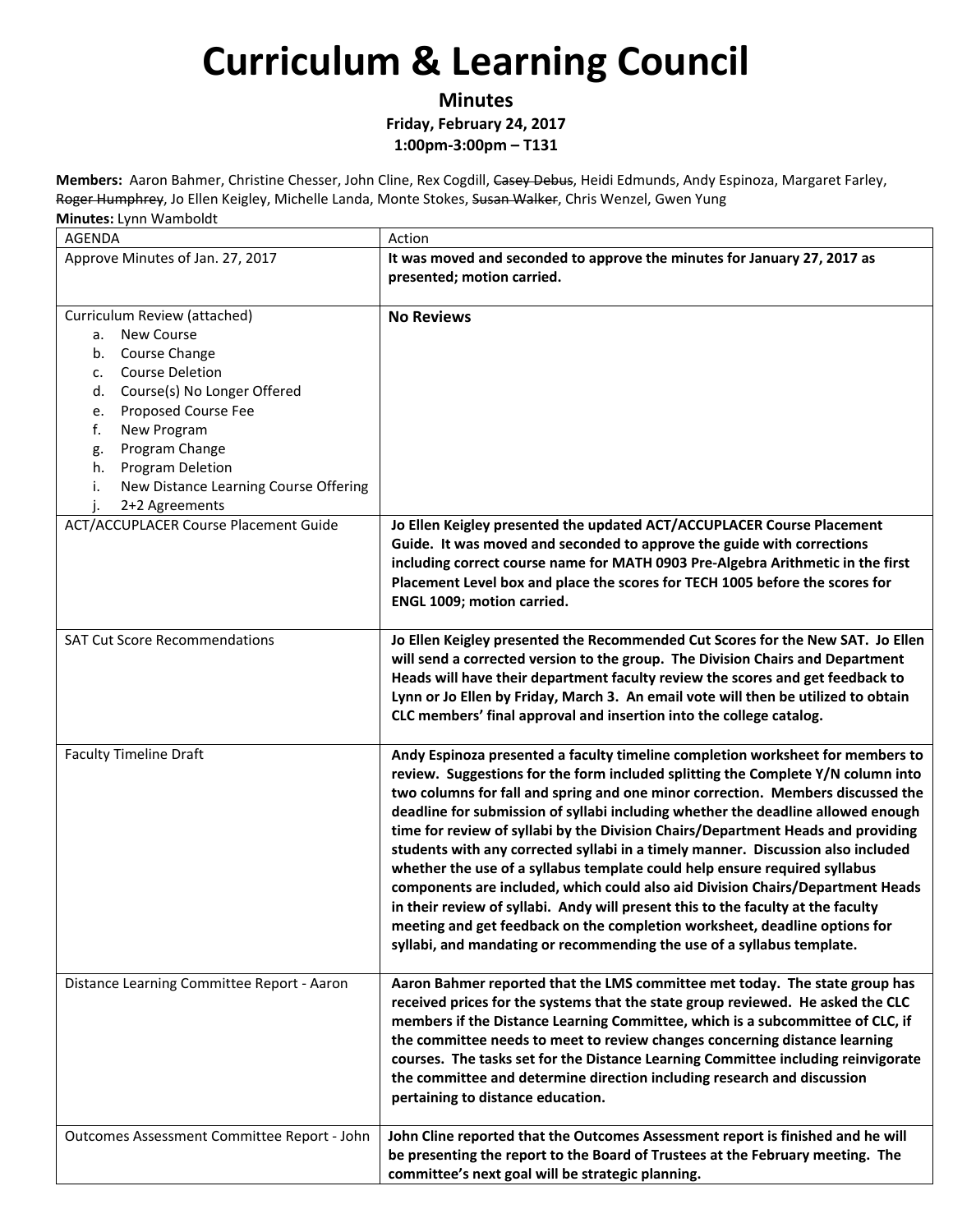| Other:                               | It was moved and seconded to nominate Peggy Knittel, on condition of her                                                                                                                                                                                                                                                                                                                                                                                                                                                                                                                                               |
|--------------------------------------|------------------------------------------------------------------------------------------------------------------------------------------------------------------------------------------------------------------------------------------------------------------------------------------------------------------------------------------------------------------------------------------------------------------------------------------------------------------------------------------------------------------------------------------------------------------------------------------------------------------------|
|                                      | acceptance, as the 2017 Commencement Master of Ceremonies; motion carried.                                                                                                                                                                                                                                                                                                                                                                                                                                                                                                                                             |
|                                      | Chris Wenzel will ask Peggy if she will accept this honor.                                                                                                                                                                                                                                                                                                                                                                                                                                                                                                                                                             |
|                                      | The Academic Calendars for Fall 2019, Spring 2020 and Summer 2020 will be sent                                                                                                                                                                                                                                                                                                                                                                                                                                                                                                                                         |
|                                      | to the CLC committee members for review by Friday, March 3. Recommendations                                                                                                                                                                                                                                                                                                                                                                                                                                                                                                                                            |
|                                      | are due back by the next CLC meeting on April 21. The calendars will then be                                                                                                                                                                                                                                                                                                                                                                                                                                                                                                                                           |
|                                      | presented to the Board of Trustees for approval at the board meeting in May.                                                                                                                                                                                                                                                                                                                                                                                                                                                                                                                                           |
|                                      | Rex Cogdill asked for feedback on whether students should be the only ones who<br>can drop classes. Currently, the student can request to drop classes through the<br>drop/add process, the instructor can drop a student, and the institution can drop a<br>student. If the student is the only one who can drop classes, this would make<br>them accountable for receiving a refund or not for tuition and fees. Rex is looking<br>for an institutional standard on this. The Division Chairs/Department Heads will<br>ask for feedback from their department faculty and bring feedback to the next CLC<br>meeting. |
|                                      | Jo Ellen Keigley reminded everyone that the Job Expo is March 22, 2017 from<br>$10:00am - 2:00pm.$                                                                                                                                                                                                                                                                                                                                                                                                                                                                                                                     |
| March 24, 2017 Meeting was cancelled |                                                                                                                                                                                                                                                                                                                                                                                                                                                                                                                                                                                                                        |

**Next CLC Meeting – Friday, April 21, 2017, 1:00pm – 3:00pm, AC Conference Room**

 $\Gamma$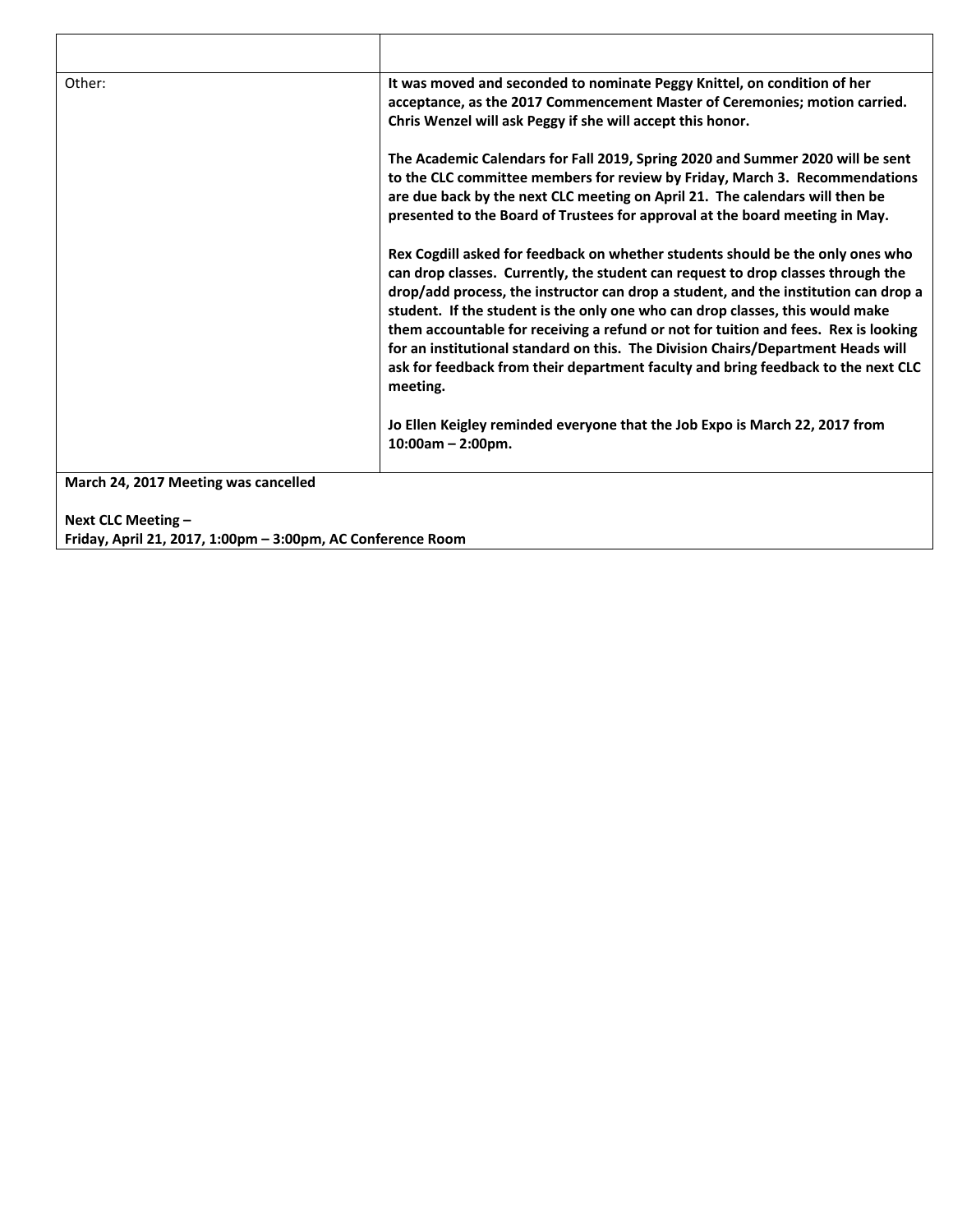**Minutes Email Vote March 8, 2017**

| <b>AGENDA</b>                               | Action                                                                                                                                           |
|---------------------------------------------|--------------------------------------------------------------------------------------------------------------------------------------------------|
|                                             |                                                                                                                                                  |
|                                             |                                                                                                                                                  |
| Curriculum Review (attached)                |                                                                                                                                                  |
| New Course<br>a.                            |                                                                                                                                                  |
| Course Change<br>b.                         |                                                                                                                                                  |
| <b>Course Deletion</b><br>C.                |                                                                                                                                                  |
| Course(s) No Longer Offered<br>d.           |                                                                                                                                                  |
| New Program<br>e.                           |                                                                                                                                                  |
| Program Change<br>f.                        |                                                                                                                                                  |
| Program Deletion<br>g.                      |                                                                                                                                                  |
| New Distance Learning Course Offering<br>h. |                                                                                                                                                  |
| 2+2 Agreements                              |                                                                                                                                                  |
| Corrected Cut Scores for SAT email vote     | An email vote was sent to council members regarding the corrected<br>recommended cut scores for SAT. The recommended correction from the English |
|                                             | faculty is to set the cut score for ENGL 0626 to 10-26, set the cut score for TECH                                                               |
|                                             | 1005 to 27-40, and leave the ENGL 1009 cut score at 27-30.                                                                                       |
|                                             | The recommended correction was approved by a quorum of nine approval votes.                                                                      |
|                                             | Six members did not vote.                                                                                                                        |
|                                             |                                                                                                                                                  |
|                                             |                                                                                                                                                  |
|                                             |                                                                                                                                                  |
|                                             |                                                                                                                                                  |
|                                             |                                                                                                                                                  |
|                                             |                                                                                                                                                  |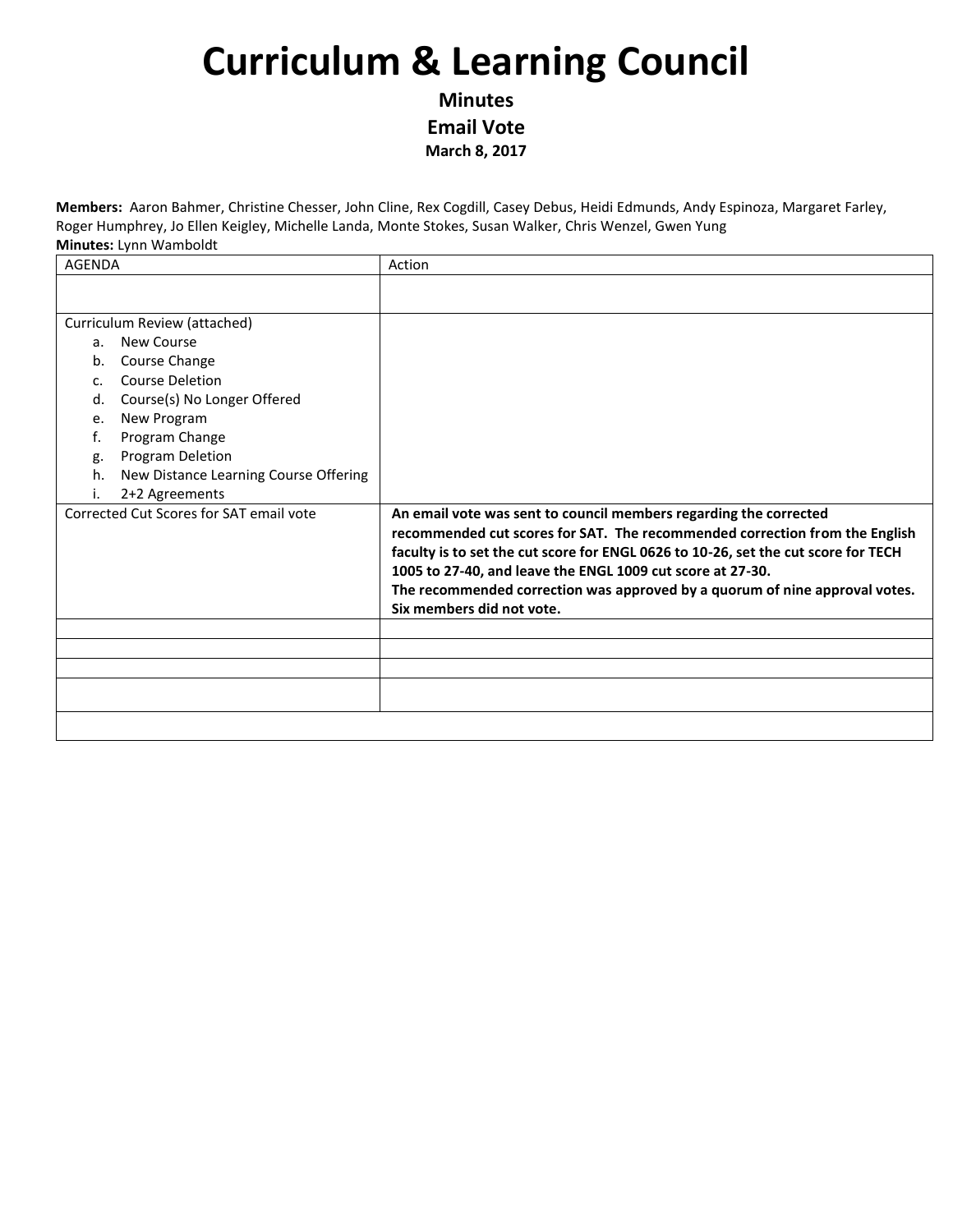### **Minutes**

#### **Friday, April 21, 2017 1:00pm‐3:00pm – AC Conference Room**

| <b>AGENDA</b>                                                                                                                                                                                                                                                                                                            | Action                                                                                                                                                                                                                                                                                                                                                                                                                                                                                                                                                                                                                                                                                                                                                                                                                                                                                                                                                                                                                                                                                                                                                                                                                                                                                                                                                                                                            |
|--------------------------------------------------------------------------------------------------------------------------------------------------------------------------------------------------------------------------------------------------------------------------------------------------------------------------|-------------------------------------------------------------------------------------------------------------------------------------------------------------------------------------------------------------------------------------------------------------------------------------------------------------------------------------------------------------------------------------------------------------------------------------------------------------------------------------------------------------------------------------------------------------------------------------------------------------------------------------------------------------------------------------------------------------------------------------------------------------------------------------------------------------------------------------------------------------------------------------------------------------------------------------------------------------------------------------------------------------------------------------------------------------------------------------------------------------------------------------------------------------------------------------------------------------------------------------------------------------------------------------------------------------------------------------------------------------------------------------------------------------------|
| Approve Minutes of Feb. 24, 2017                                                                                                                                                                                                                                                                                         | It was moved and seconded to approve the minutes for February 24, 2017 as<br>presented; motion carried.                                                                                                                                                                                                                                                                                                                                                                                                                                                                                                                                                                                                                                                                                                                                                                                                                                                                                                                                                                                                                                                                                                                                                                                                                                                                                                           |
| Curriculum Review (attached)<br><b>New Course</b><br>а.<br>Course Change<br>b.<br><b>Course Deletion</b><br>c.<br>Course(s) No Longer Offered<br>d.<br>Proposed Course Fee<br>e.<br>f.<br>New Program<br>Program Change<br>g.<br>Program Deletion<br>h.<br>New Distance Learning Course Offering<br>i.<br>2+2 Agreements | a. BARB 2500 Barbering Crossover $-6$ credits $-$ EFF. 5/17/17<br>It was moved and seconded to approve the BARB 2500 course effective for<br>5/17/17; motion carried.<br>e. BARB 2500 Barbering Crossover - \$2500 - EFF. Fall 2017<br>It was moved and seconded to approve the course fee for BARB 2500<br>effective for Fall 2017; motion carried. Dr. Landa will forward the course<br>fee application to the President's Cabinet for approval.                                                                                                                                                                                                                                                                                                                                                                                                                                                                                                                                                                                                                                                                                                                                                                                                                                                                                                                                                                |
| Academic Calendars - Fall 2019, Spring 2020 &<br>Summer 2020                                                                                                                                                                                                                                                             | John Marrin was present at this meeting representing the Faculty Senate to ask<br>CLC for reconsideration on the 2018-2019 academic calendars in particular Spring<br>2019. The early start of the spring semester (January 8) poses challenges to<br>faculty and advisors such as registering students on academic probation into<br>correct classes. It was noted that the academic calendars were not presented to<br>the AHSBS Division for review before they were approved by CLC this past year;<br>therefore, faculty in the division did not have a chance to voice their concerns<br>regarding the early spring semester start. The other Division Chairs/Department<br>Heads reported no discussions concerning issues with the 2018-2019 academic<br>calendars with their respective divisions. Further research will need to be<br>conducted with other areas of the college as to any repercussions in forwarding a<br>recommendation for making changes to the Board approved academic calendars<br>for 2018-2019. Pending research results, a CLC meeting will need to be scheduled<br>to discuss and vote on changes for the 2018-2019 academic calendars.<br>After discussion and corrections made to the Spring 2020 academic calendar<br>(move midterm and end of Block A to Friday, March 6 and begin Block B to<br>Monday, March 16), the Academic Calendars for Fall 2019, Spring 2020 and |
| Approve Final Exam Schedules for Fall 2017,<br>Spring 2018, Fall 2018 & Spring 2019                                                                                                                                                                                                                                      | Summer 2020 were approved as amended; motion carried.<br>The Final Exam Schedules for Fall 2017 and Spring 2018 were approved with a<br>minor typo correction; motion carried.<br>The Final Exam Schedules for Fall 2018 and Spring 2019 were tabled pending                                                                                                                                                                                                                                                                                                                                                                                                                                                                                                                                                                                                                                                                                                                                                                                                                                                                                                                                                                                                                                                                                                                                                      |
| ENGL 0640 & ENGL 1009 for Outreach<br>Discussion                                                                                                                                                                                                                                                                         | decision on Academic Calendars for Fall 2018, Spring 2019, and Summer 2019.<br>The Financial Aid office has expressed concern that we are being discriminating<br>against outreach students based on the fact that the new ENGL 1009 course is not<br>being offered at their site; therefore they are being enrolled in the ENGL 0640<br>course instead which is not eligible to be paid for with a Hathaway scholarship.<br>The Hathaway scholarships will pay for ENGL 1009 because it is a 1000 level<br>course. The ENGL 1009 course will be piloted on the main campus starting Fall<br>2017. Success of the course will be assessed and if successful, will then be taught<br>at the Douglas Campus and other outreach sites by qualified faculty/adjuncts.                                                                                                                                                                                                                                                                                                                                                                                                                                                                                                                                                                                                                                                 |
| Distance Learning Committee Report - Aaron                                                                                                                                                                                                                                                                               | The LMS committee is ready to move with Canvas. Five of the WY community<br>colleges are moving to Canvas. An implementation plan has been submitted;<br>however, it was returned to Tyler Vasko with questions. The plan is at the                                                                                                                                                                                                                                                                                                                                                                                                                                                                                                                                                                                                                                                                                                                                                                                                                                                                                                                                                                                                                                                                                                                                                                               |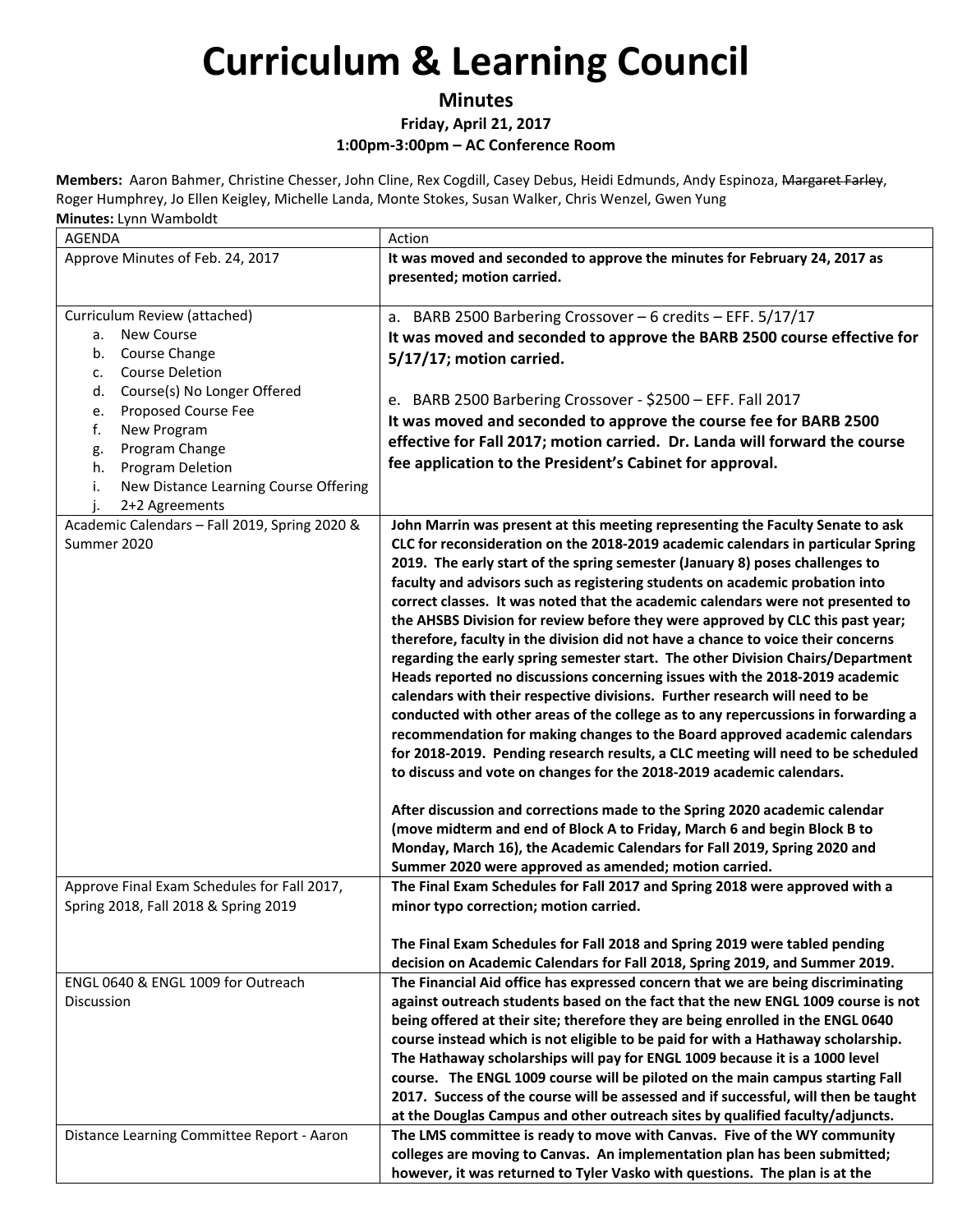|                                             | President's Cabinet level now. It was stated that a decision needed to be made by                                           |
|---------------------------------------------|-----------------------------------------------------------------------------------------------------------------------------|
|                                             | Monday, April 24, 2017; however, it was determined that this was not a possibility                                          |
|                                             | because the questions haven't been answered yet.                                                                            |
| Outcomes Assessment Committee Report - John | The Outcomes Assessment Committee is currently working on Performance                                                       |
|                                             | Indicators.                                                                                                                 |
| Other:                                      | CAAP Testing is scheduled for another week. In the past, a comparison was done                                              |
|                                             | between COMPASS scores and CAAP scores. A correlation between CAAP scores                                                   |
|                                             | and ACCUPLACER scores is not be possible this year because these are two                                                    |
|                                             | different products. There has been discussions in the past about using another                                              |
|                                             | assessment product. It was determined that there needs to be a bigger discussion                                            |
|                                             | about what we do with this data and what would be meaningful to faculty. It was                                             |
|                                             | recommended that Jo Ellen work with the Outcomes Assessment Committee on                                                    |
|                                             | this project, then bring back a recommendation.                                                                             |
|                                             |                                                                                                                             |
|                                             | Rex asked for feedback on whether students should be the only ones who can                                                  |
|                                             | drop classes. Feedback/comments should be emailed to Rex as soon as possible.                                               |
|                                             | Next CLC Meeting - Tentative for May 5, 2017 at 2:00pm to discuss and make a decision on the Spring 2019 academic calendar. |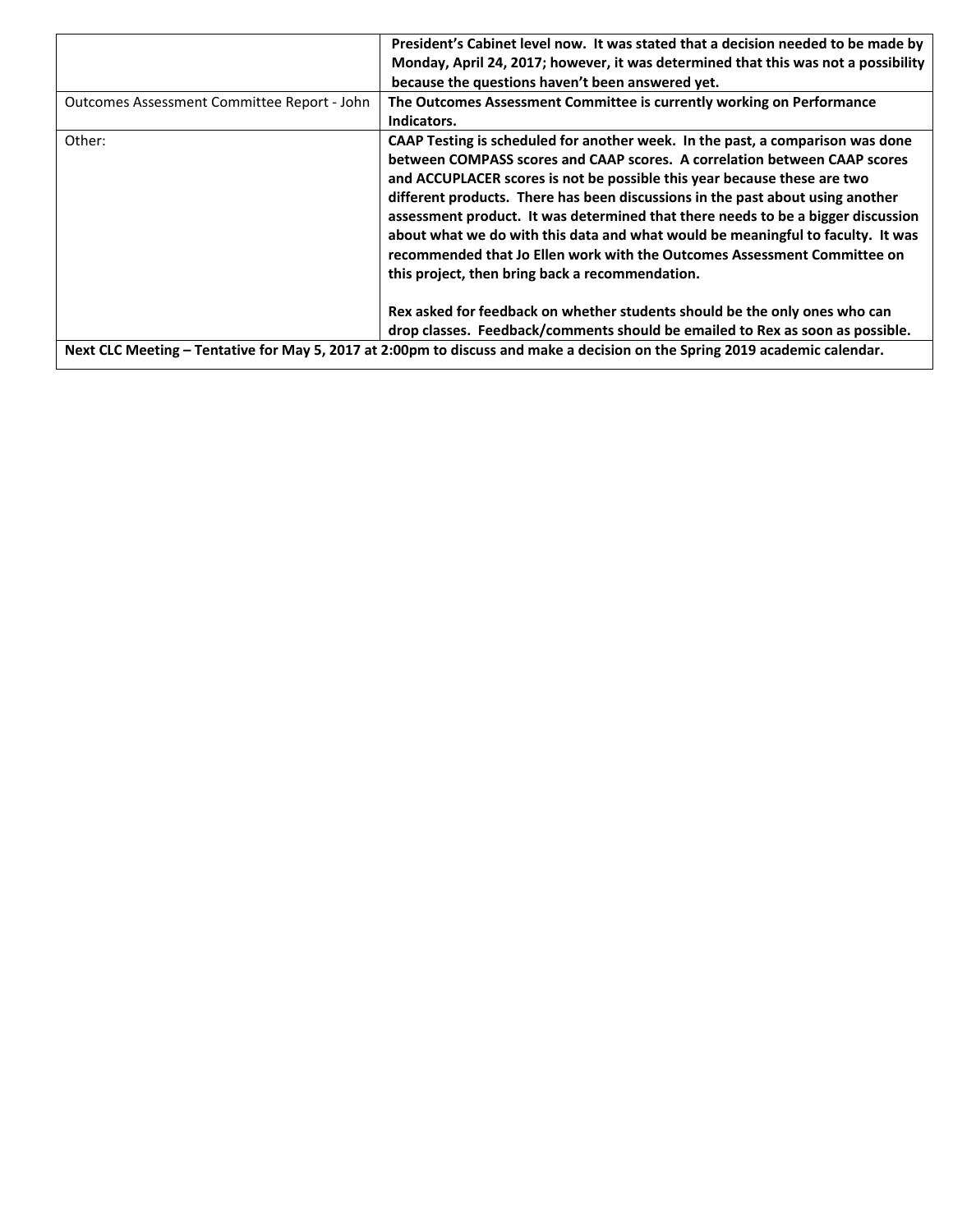#### **Minutes**

#### **Friday, May 5, 2017**

#### **2:00pm‐3:00pm – AC Conference Room**

| AGENDA                                                                                                                                                                                                                                                                                         | Action                                                                                                                                                                                                                                                                                                                                                                                                                                                                                                                                                                                                                                                                                                                                                                                                                                                                                                                                                                                                                                                                                                                                                                                                                                                                                                                                                                                                                                                                                                                                                                                                                                                                                                                                                                                                                                                                                                                                                                                                                                     |
|------------------------------------------------------------------------------------------------------------------------------------------------------------------------------------------------------------------------------------------------------------------------------------------------|--------------------------------------------------------------------------------------------------------------------------------------------------------------------------------------------------------------------------------------------------------------------------------------------------------------------------------------------------------------------------------------------------------------------------------------------------------------------------------------------------------------------------------------------------------------------------------------------------------------------------------------------------------------------------------------------------------------------------------------------------------------------------------------------------------------------------------------------------------------------------------------------------------------------------------------------------------------------------------------------------------------------------------------------------------------------------------------------------------------------------------------------------------------------------------------------------------------------------------------------------------------------------------------------------------------------------------------------------------------------------------------------------------------------------------------------------------------------------------------------------------------------------------------------------------------------------------------------------------------------------------------------------------------------------------------------------------------------------------------------------------------------------------------------------------------------------------------------------------------------------------------------------------------------------------------------------------------------------------------------------------------------------------------------|
| Approve Minutes of April 21, 2017                                                                                                                                                                                                                                                              | Roger Humphrey chaired the May 5, 2017 meeting in Dr. Landa's absence.                                                                                                                                                                                                                                                                                                                                                                                                                                                                                                                                                                                                                                                                                                                                                                                                                                                                                                                                                                                                                                                                                                                                                                                                                                                                                                                                                                                                                                                                                                                                                                                                                                                                                                                                                                                                                                                                                                                                                                     |
|                                                                                                                                                                                                                                                                                                | It was moved and seconded to approve the minutes for April 21, 2017 as<br>presented; motion carried.                                                                                                                                                                                                                                                                                                                                                                                                                                                                                                                                                                                                                                                                                                                                                                                                                                                                                                                                                                                                                                                                                                                                                                                                                                                                                                                                                                                                                                                                                                                                                                                                                                                                                                                                                                                                                                                                                                                                       |
| Curriculum Review (attached)                                                                                                                                                                                                                                                                   | a. BARB 2600 Barbering Crossover for Hair Stylist - 8 credits - EFF. 8/29/17                                                                                                                                                                                                                                                                                                                                                                                                                                                                                                                                                                                                                                                                                                                                                                                                                                                                                                                                                                                                                                                                                                                                                                                                                                                                                                                                                                                                                                                                                                                                                                                                                                                                                                                                                                                                                                                                                                                                                               |
| <b>New Course</b><br>а.<br>Course Change<br>b.<br><b>Course Deletion</b><br>c.<br>Course(s) No Longer Offered<br>d.<br>Proposed Course Fee<br>e.<br>f.<br>New Program<br>Program Change<br>g.<br>Program Deletion<br>h.<br>New Distance Learning Course Offering<br>i.<br>2+2 Agreements<br>j. | e. BARB 2600 Barbering Crossover for Hair Stylist - \$2500 - EFF. Fall 2017<br>e. BARB 1525 Barbering Hair Fundamentals I - \$750 Barbering Kit - EFF. Fall<br>2017<br>It was moved and seconded to approve all three Barbering requests;<br>motion carried.                                                                                                                                                                                                                                                                                                                                                                                                                                                                                                                                                                                                                                                                                                                                                                                                                                                                                                                                                                                                                                                                                                                                                                                                                                                                                                                                                                                                                                                                                                                                                                                                                                                                                                                                                                               |
| Academic Calendar - Spring 2019                                                                                                                                                                                                                                                                | The Spring 2019 Academic calendar was brought back to CLC for discussion<br>concerning the early semester start. CLC members present at this meeting<br>reported results from discussions with their areas:<br>Science - Start Block B on Monday after Spring Break, and begin the semester on<br>January 15;<br>AHSBS - Start the semester on January 15 and start Block B on Monday after<br><b>Spring Break;</b><br>WELD/Cmptr Apps - Start Block B on a Monday and they were fine with the<br>semester starting either January 8 or January 15;<br>CSMO - Start the semester on January 15 and start Block B on a Monday;<br>Ag/Bus - No report;<br>VTTK - No report;<br>Staff - A later start to the semester allows staff to get things done before the<br>faculty come back;<br>Athletics (Basketball) - the basketball teams come back early after the Christmas<br>Break and an earlier start to the semester works well for them.<br>Suggested changes to the calendar included moving the In-Service days to January<br>10, 11, and 14; moving the start of regular and Block A classes to January 15;<br>moving Winter Break to February 14 and 15; moving Midterm and end of Block A<br>to March 8; leaving Spring Break as scheduled for March 11-15; moving the start<br>of Block B to March 18; moving finals to May 7, 8, 9, and 10; moving Graduation to<br>May 10; and moving In-Service to May 13 and 14. Rationales for the changes<br>included more prep time for faculty and staff before the semester start and<br>starting Block B on a Monday after a long break instead of a Thursday before a<br>long break provides uninterrupted Block B scheduling and gives students a break<br>before starting their Block B courses.<br>It was moved and seconded to approve the suggested changes listed above to the<br>Spring 2019 Academic Calendar; motion carried.<br>The approved changes to the calendar along with rationale for the changes will be<br>resubmitted to the Board of Trustees for consideration. |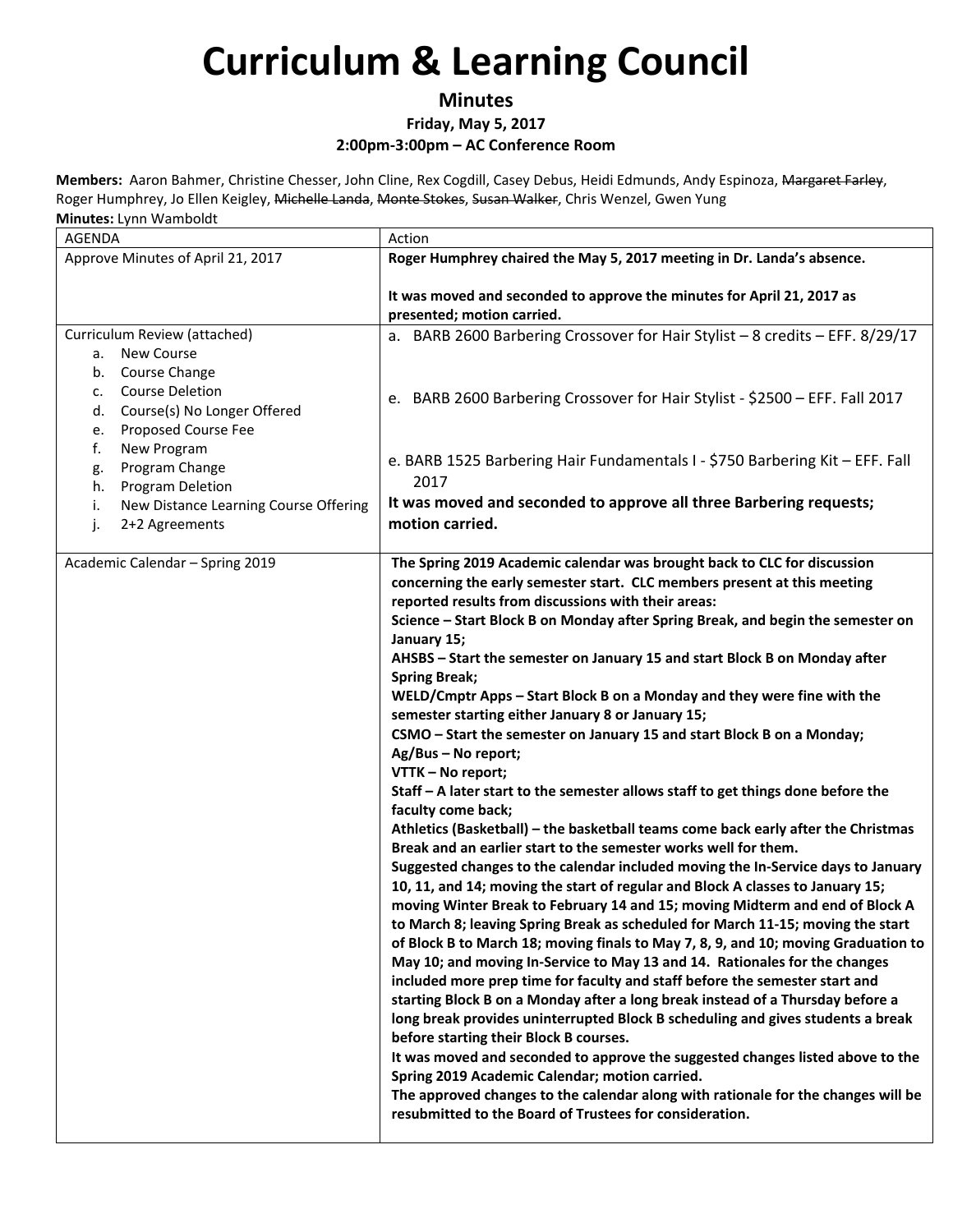| 2017 Summer Registration Sign-Up Sheet           | Faculty will be encouraged to sign up for summer pre-registration sessions.<br>Additional faculty have already signed up which was not reflected on the schedule<br>presented at this meeting.                                                                                                                                                                                                                                                                                                                                                                                                                                                  |
|--------------------------------------------------|-------------------------------------------------------------------------------------------------------------------------------------------------------------------------------------------------------------------------------------------------------------------------------------------------------------------------------------------------------------------------------------------------------------------------------------------------------------------------------------------------------------------------------------------------------------------------------------------------------------------------------------------------|
| Reminder to register your advisees for Fall 2017 | There are over 200 students not registered for fall at this point. Faculty will be<br>reminded to register their advisees for Fall 2017.                                                                                                                                                                                                                                                                                                                                                                                                                                                                                                        |
| Other:                                           | Jo Ellen reported that CAAP testing is finished; however, there were ten students<br>who should have taken the CAAP but did not schedule. Andy reporting that the<br>welding faculty will be looking at changing the assessment for their programs to<br>provide more meaningful information to students and faculty. One idea was to<br>make CAAP a requirement for the portfolio which is an assessment for SOSC and<br>education majors; however, CAAP testing results are not available until July.<br>Discussion on assessments will be continued.<br>A pre-registration logistics meeting with faculty/staff who will be helping with the |
|                                                  | summer pre-registration sessions was suggested at an earlier Academic Leadership<br>Team meeting. Roger suggested that May 15 or 16 could be a possibility. He will<br>visit with Dr. Landa and the President's Cabinet before scheduling a meeting.                                                                                                                                                                                                                                                                                                                                                                                            |
|                                                  | There has been a suggestion that final exam dates and times could be added to<br>course syllabi and reviewed with students at the beginning of classes to provide<br>students with final exam scheduling information. This could reduce the number of<br>students requesting early exams to accommodate their travel plans. It would also<br>give faculty more leverage to say "no" when students ask for final exams to be<br>made available earlier than scheduled.                                                                                                                                                                           |
|                                                  | It was moved and seconded to include the final exam date and time component to<br>the Course Syllabus Format effective beginning 2017-2018; motion carried.                                                                                                                                                                                                                                                                                                                                                                                                                                                                                     |
| Next CLC Meeting - To be determined.             |                                                                                                                                                                                                                                                                                                                                                                                                                                                                                                                                                                                                                                                 |